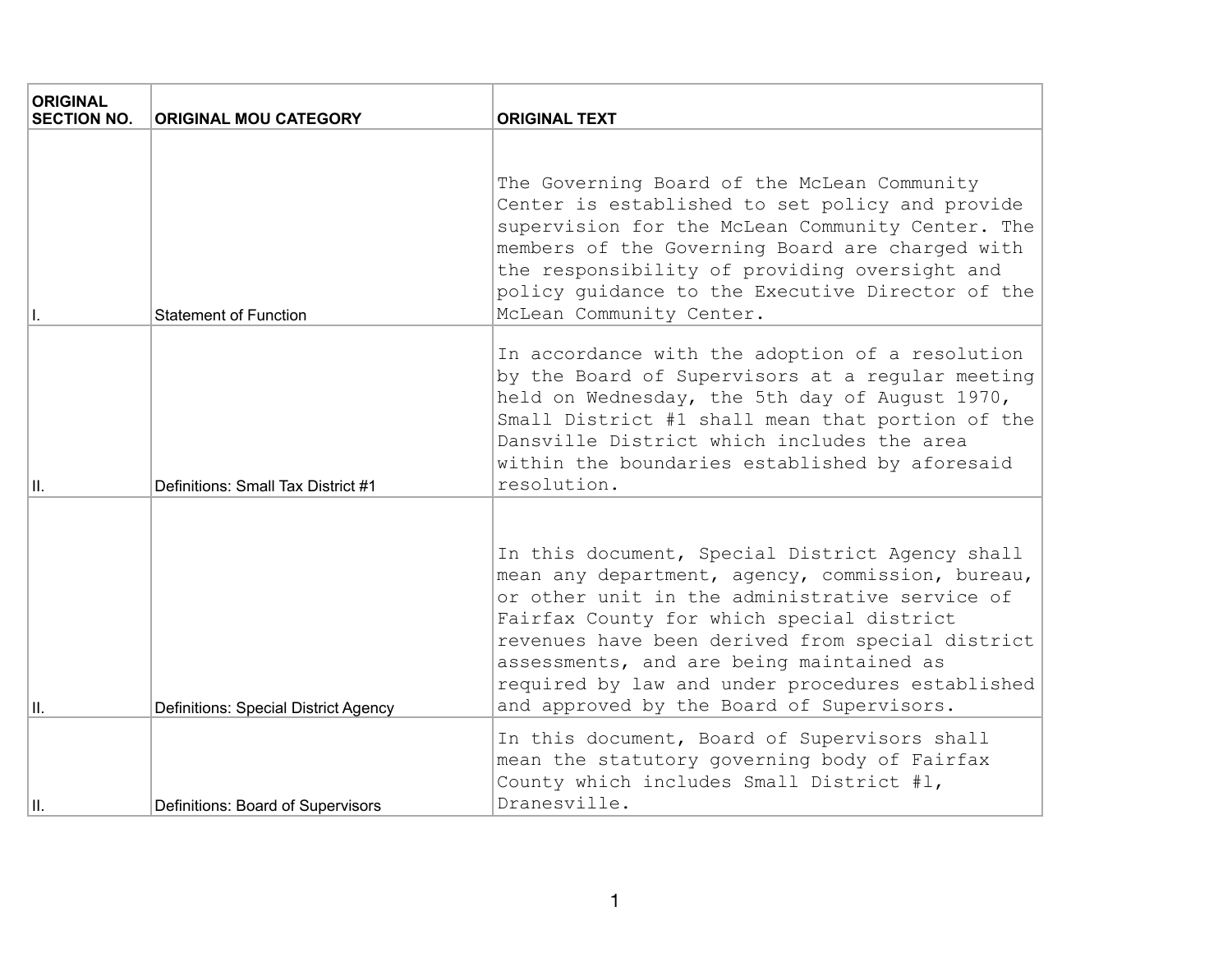| H.   | Definitions: Election                   | In this document, the term election shall refer<br>to the procedures specified in this Memorandum<br>of Understanding through which the citizens of<br>Small District #1 select members of the<br>Governing Board of the McLean Community Center.<br>As used in this document, the term election does<br>not refer to the procedures set forth in the<br>Constitution of the Commonwealth of Virginia for<br>the selection of public officials.                                                                                                                            |
|------|-----------------------------------------|----------------------------------------------------------------------------------------------------------------------------------------------------------------------------------------------------------------------------------------------------------------------------------------------------------------------------------------------------------------------------------------------------------------------------------------------------------------------------------------------------------------------------------------------------------------------------|
| Ш.   | Definitions: Local Media                | In this document, Local Media will mean at least<br>one local publication.                                                                                                                                                                                                                                                                                                                                                                                                                                                                                                 |
| III. | Organizational Status and Relationships | Through the adoption of this revised Memorandum<br>of Understanding, the McLean Community Center<br>shall be recognized as a special district agency<br>relating to the County as a separate County<br>agency. Its powers and responsibilities shall be<br>those of a separate County agency except that it<br>shall have those additional powers and<br>responsibilities explicitly see forth in this<br>document. The terms included herein shall take<br>precedence over any other definitions of the<br>powers and responsibilities of the McLean<br>Community Center. |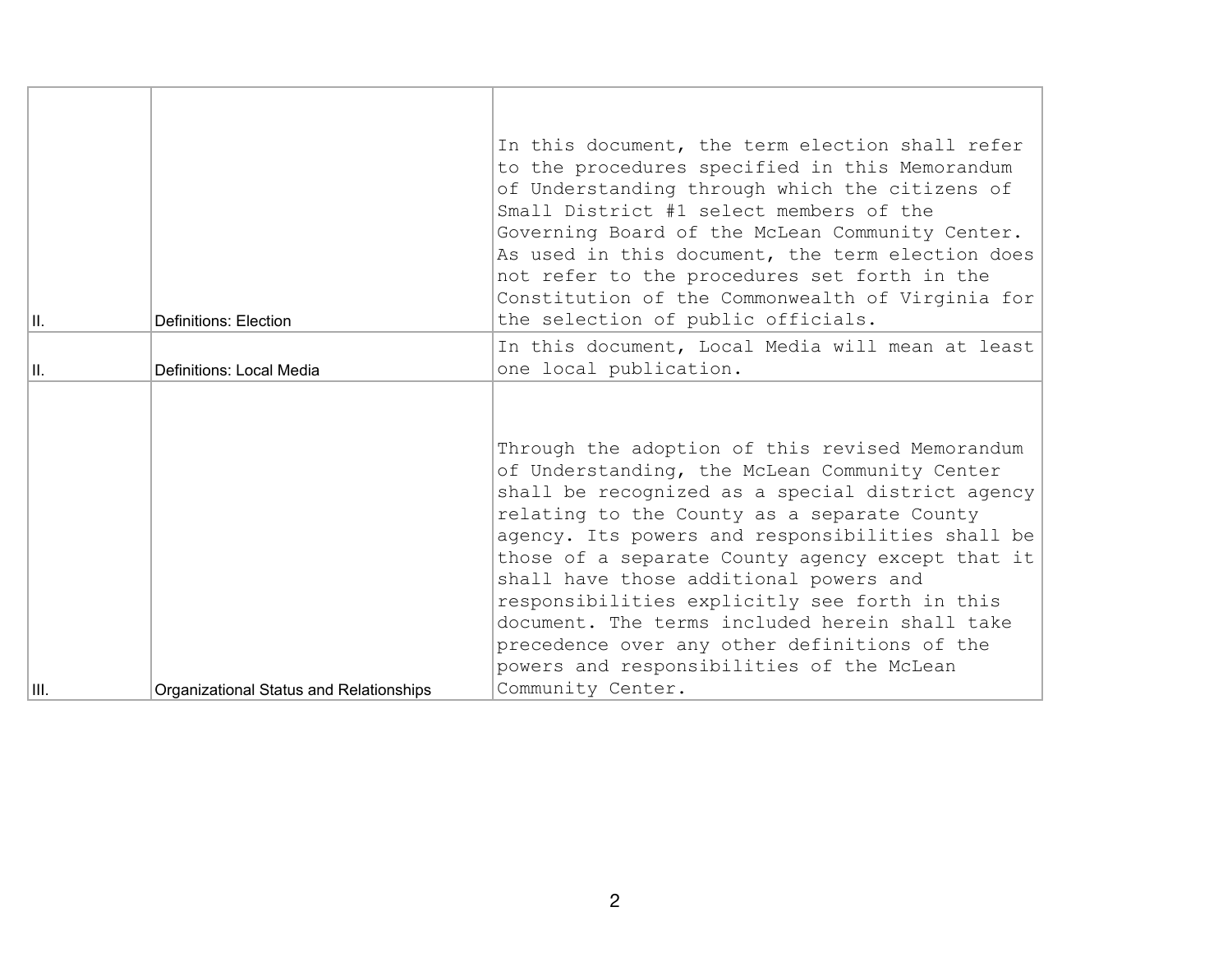| III. | Organizational Status and Relationships | Consistent with its status as a separate County<br>agency with a governing board, the McLean<br>Community Center shall relate to the County<br>through a liaison relationship to the County<br>Executive or his designee. As a separate County<br>agency, the McLean Community Center shall<br>utilize the services of other County agencies as<br>appropriate and in accordance with established<br>County policies and procedures.                                                                                                                                                                                                                                                                           |
|------|-----------------------------------------|----------------------------------------------------------------------------------------------------------------------------------------------------------------------------------------------------------------------------------------------------------------------------------------------------------------------------------------------------------------------------------------------------------------------------------------------------------------------------------------------------------------------------------------------------------------------------------------------------------------------------------------------------------------------------------------------------------------|
| III. | Organizational Status and Relationships | The Board of Supervisors delegates certain<br>powers and responsibilities to the McLean<br>Community Center Governing Board through the<br>Memorandum of Understanding. The Governing Board<br>is responsible and accountable directly to the<br>Board of Supervisors. For purposes of day-to-day<br>operations, the liaison between the Governing<br>Board and the Board of Supervisors may be<br>assumed by the county Executive and/or his<br>designee. Any submission to the Board of<br>Supervisors concerning the McLean Community<br>Center prepared by County staff shall be<br>presented for review to the Governing Board five<br>(5) working days before submission to the Board<br>of Supervisors. |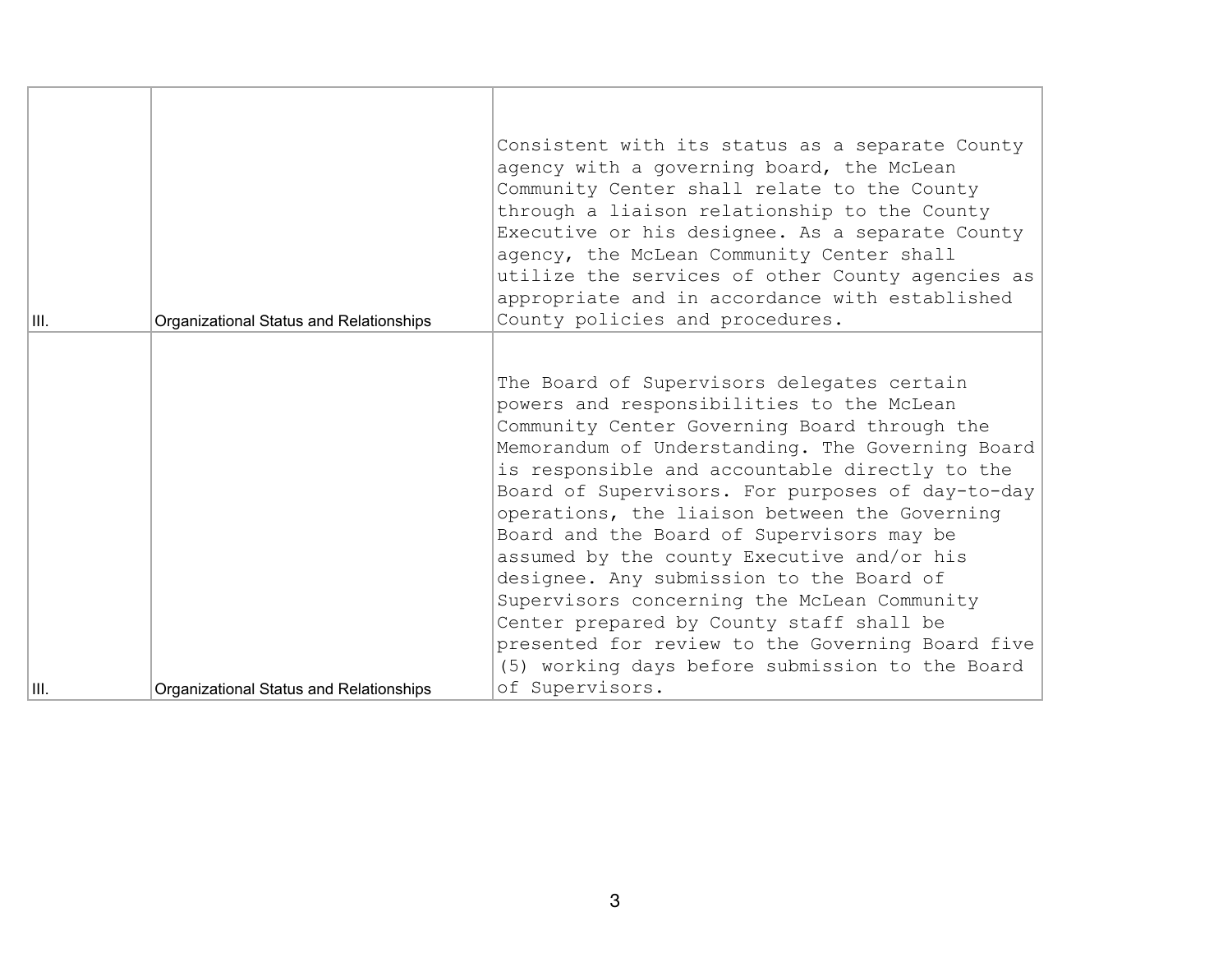| IV. | Composition of the Board of Governors | The Governing Board shall consist of eleven<br>members, all members residing in Small District<br>#1 of the Dranesville District, Fairfax County,<br>two of which shall be 15 through 17 years of<br>age, and nine shall be at least 18 years of age.<br>Residents of Small District #1 of the<br>Dranesville District, Fairfax County, Virginia,<br>shall elect members to the Governing Board as<br>provided herein; however, the citizenry may vote<br>only for those candidates in their own age<br>category. |
|-----|---------------------------------------|-------------------------------------------------------------------------------------------------------------------------------------------------------------------------------------------------------------------------------------------------------------------------------------------------------------------------------------------------------------------------------------------------------------------------------------------------------------------------------------------------------------------|
|     |                                       | Adult members shall be elected for three year<br>terms. Terms shall be staggered to promote<br>continuity of experience. Three members shall be<br>elected each year. Members may continue to be<br>re-elected as long as they meet residency<br>requirements.                                                                                                                                                                                                                                                    |
|     | Eligibility                           | Eligibility<br>Any resident of Small District #1 is eligible to<br>file for election to the Board if the resident<br>meets the age qualifications and petitions for a<br>place on the ballot in the manner approved by<br>the Governing Board.                                                                                                                                                                                                                                                                    |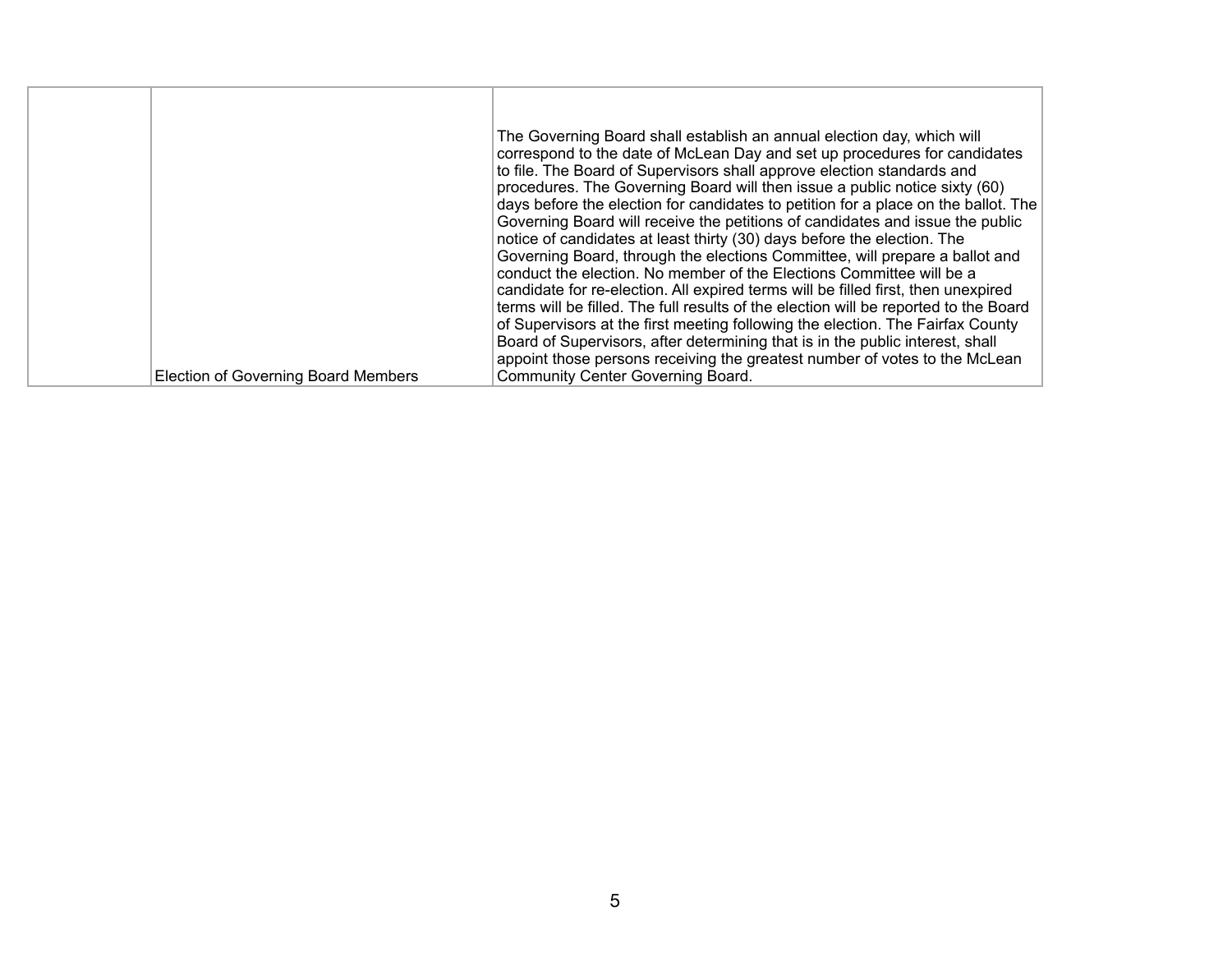|           | Appointment to vacated terms shall follow the election results of the most<br>recent election of the Governing Board. The unsuccessful election candidate<br>who received the highest number of votes will be the first appointed to the first<br>unexpired term. The list of unsuccessful candidates will be followed in this<br>manner until all vacancies are filled. If there is no unsuccessful candidate from<br>the most recent election of the Governing Board, then the Governing Board<br>will continue its responsibilities with a vacant seat until the next election of the<br>Governing Board.                                                                                                                                                                                              |
|-----------|-----------------------------------------------------------------------------------------------------------------------------------------------------------------------------------------------------------------------------------------------------------------------------------------------------------------------------------------------------------------------------------------------------------------------------------------------------------------------------------------------------------------------------------------------------------------------------------------------------------------------------------------------------------------------------------------------------------------------------------------------------------------------------------------------------------|
|           | If a vacancy occurs on the Governing Board less than sixty (60) days before<br>an election of the Governing Board members, that vacancy shall be filled by<br>the upcoming election. If there is not a sufficient number of candidates on the<br>ballot the vacancy will continue. A write-in candidate must receive at least the<br>same number of votes as the number of signatures required on the petition for<br>regular candidates to qualify for the purpose of filling unexpired terms of<br>members of the Governing Board. If more than one vacancy occurs on the<br>Governing Board, the Governing Board will announce a special election to be<br>held sixty (60) days from its announcement. The announcement of said<br>election should be made within two (2) weeks of the second vacancy. |
|           | If a vacancy occurs on the Governing Board more than sixty (60) days before<br>an election of the Governing Board members, that vacancy shall be filled by<br>appointment of the Board of Supervisors, according to the above stated<br>procedure.                                                                                                                                                                                                                                                                                                                                                                                                                                                                                                                                                        |
|           | This appointment shall be valid:                                                                                                                                                                                                                                                                                                                                                                                                                                                                                                                                                                                                                                                                                                                                                                          |
|           | to the expiration of the vacated term, if there is less than one year left at the<br>time of the appointment.                                                                                                                                                                                                                                                                                                                                                                                                                                                                                                                                                                                                                                                                                             |
| Vacancies | to the next Governing Board election, if the vacated term has more than one<br>year left at the time of the appointment. The remaining term shall be filled at<br>the next scheduled Governing Board election.                                                                                                                                                                                                                                                                                                                                                                                                                                                                                                                                                                                            |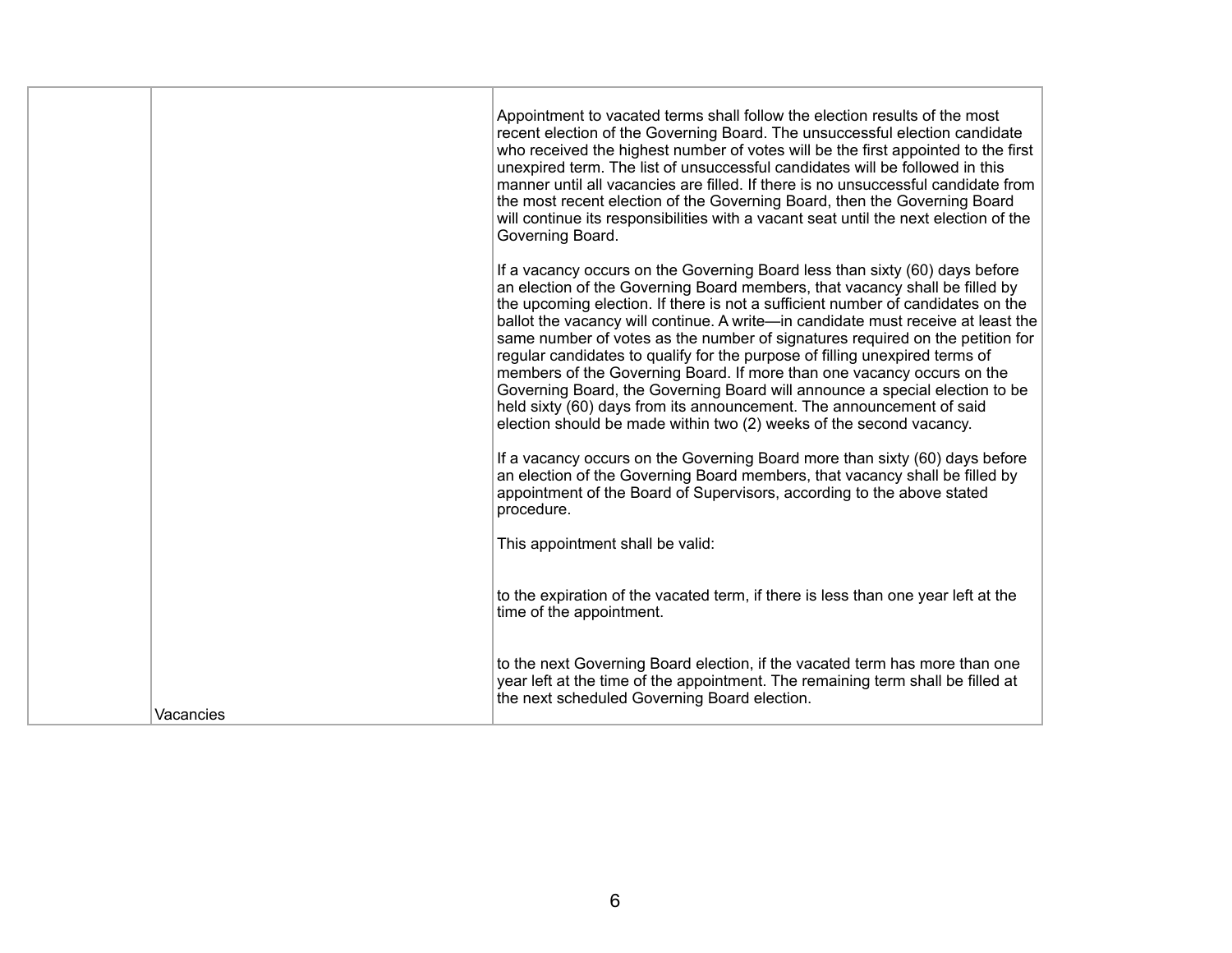|                          | If a member of the Governing Board misses three (3) consecutive Governing<br>Board meetings without an excuse, or misses six (6) regular Governing Board                                                                                                                                                                                                                               |
|--------------------------|----------------------------------------------------------------------------------------------------------------------------------------------------------------------------------------------------------------------------------------------------------------------------------------------------------------------------------------------------------------------------------------|
| Removal of Board Members | meetings, the Board may, by a two thirds vote of the entire Board, recommend<br>that such person be taken off the Governing Board. The vacancy shall be filled<br>according to regular procedures described previously. The decision of the<br>Governing Board will be valid unless overturned by the Board of Supervisors<br>within thirty (30) days of the Governing Board's action. |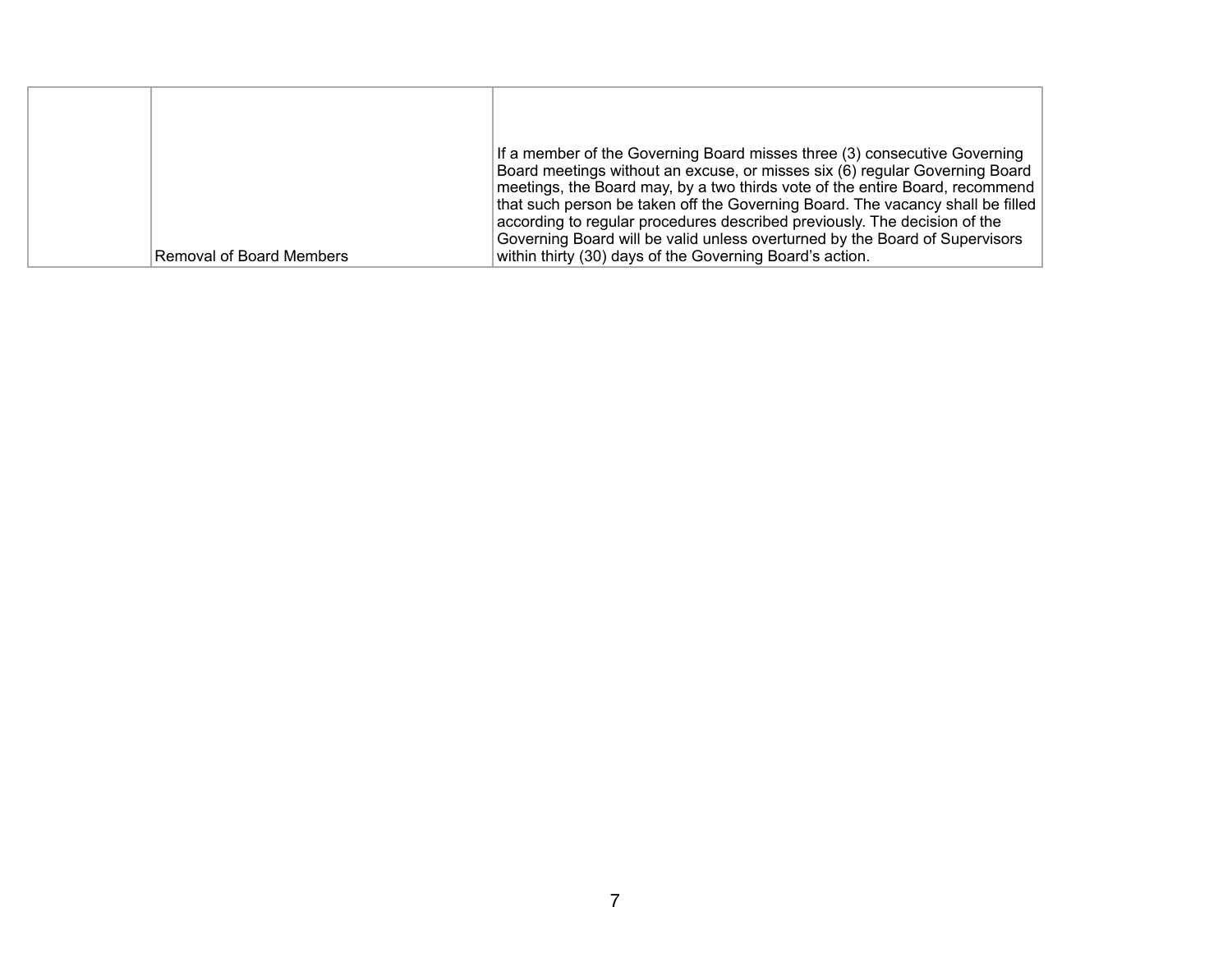|                 | The following are the officers of the McLean Community Center Governing<br>Board. All officers shall be elected annually by the members of the Governing<br>Board, from among its members. No officer shall succeed to the same office<br>for more than two (2) consecutive terms. If an officer is elected to serve an<br>unexpired term, it shall not be considered as serving a full term if fewer than<br>six (6) months remain in the unexpired terms. Any officer so elected may<br>subsequently be elected to two (2) full consecutive terms. |
|-----------------|------------------------------------------------------------------------------------------------------------------------------------------------------------------------------------------------------------------------------------------------------------------------------------------------------------------------------------------------------------------------------------------------------------------------------------------------------------------------------------------------------------------------------------------------------|
|                 | Chairperson – The Chairperson shall preside over all meetings, represent the<br>Board at official functions and ceremonial events, and perform such other<br>duties as normally are inherent in similar positions.                                                                                                                                                                                                                                                                                                                                   |
|                 | Vice-Chairperson — The Vice-Chairperson shall preside in the absence of the<br>Chairperson and perform such other duties as may be assigned by the Board.                                                                                                                                                                                                                                                                                                                                                                                            |
|                 | Secretary - The Secretary shall be responsible for having the official minutes<br>of all regular and special meetings of the Board kept and shall have these<br>minutes preserved in a manner outlined by the Board. The secretary shall also<br>be responsible for the preparation of such correspondence as may be directed<br>by the Chairperson of the Board or as is normally performed by persons in<br>similar positions.                                                                                                                     |
|                 | Treasurer — The Treasurer shall act as the chief financial officer of the Board.                                                                                                                                                                                                                                                                                                                                                                                                                                                                     |
| <b>Officers</b> | Parliamentarian and/or Timekeeper - The Chairperson may, at the will of the<br>Board, appoint a Parliamentarian and/or a Timekeeper from among the Board<br>membership.                                                                                                                                                                                                                                                                                                                                                                              |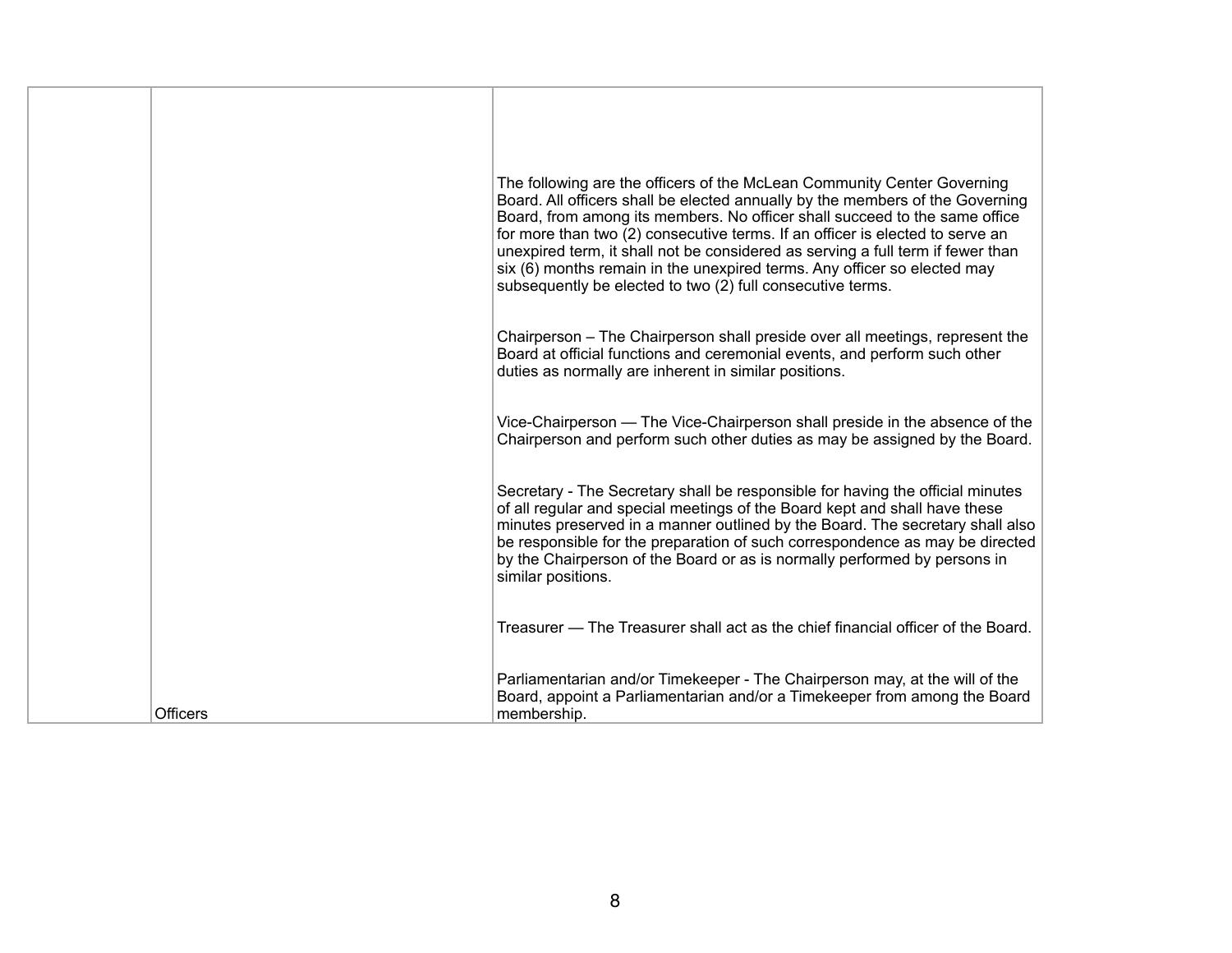|           | The Governing Board will recommend personnel actions and will develop<br>appropriate job descriptions with the assistance of the Office of Personnel.<br>The Office of Personnel will recruit candidates and refer them to the<br>Community Center, according to established procedures. As a Special District<br>Agency, the Governing Board will act as appointing authority for the Executive<br>Director, who will select all other employees (with the aid of the Office of<br>Personnel).                                                                                                                                                                          |
|-----------|--------------------------------------------------------------------------------------------------------------------------------------------------------------------------------------------------------------------------------------------------------------------------------------------------------------------------------------------------------------------------------------------------------------------------------------------------------------------------------------------------------------------------------------------------------------------------------------------------------------------------------------------------------------------------|
|           | The Executive Director is responsible to the Governing Board, acting through<br>its Chairperson, Other Center employees are responsible to the Executive<br>Director and shall be rated by the Executive Director. In the event the<br>Executive Director's position is held under a personal services contract, the<br>Director shall be rated by the Governing Board Chairperson and this rating<br>shall be reviewed by the Governing Board. If the Executive Director is hired as<br>a merit system employee, the Director shall be rated by the Governing Board<br>Chairperson and the rating shall be reviewed by the Governing Board and the<br>County Executive. |
| Personnel | All personnel actions and payroll administrations shall be processed in<br>accordance with applicable ordinances and established procedures of the<br>County of Fairfax.                                                                                                                                                                                                                                                                                                                                                                                                                                                                                                 |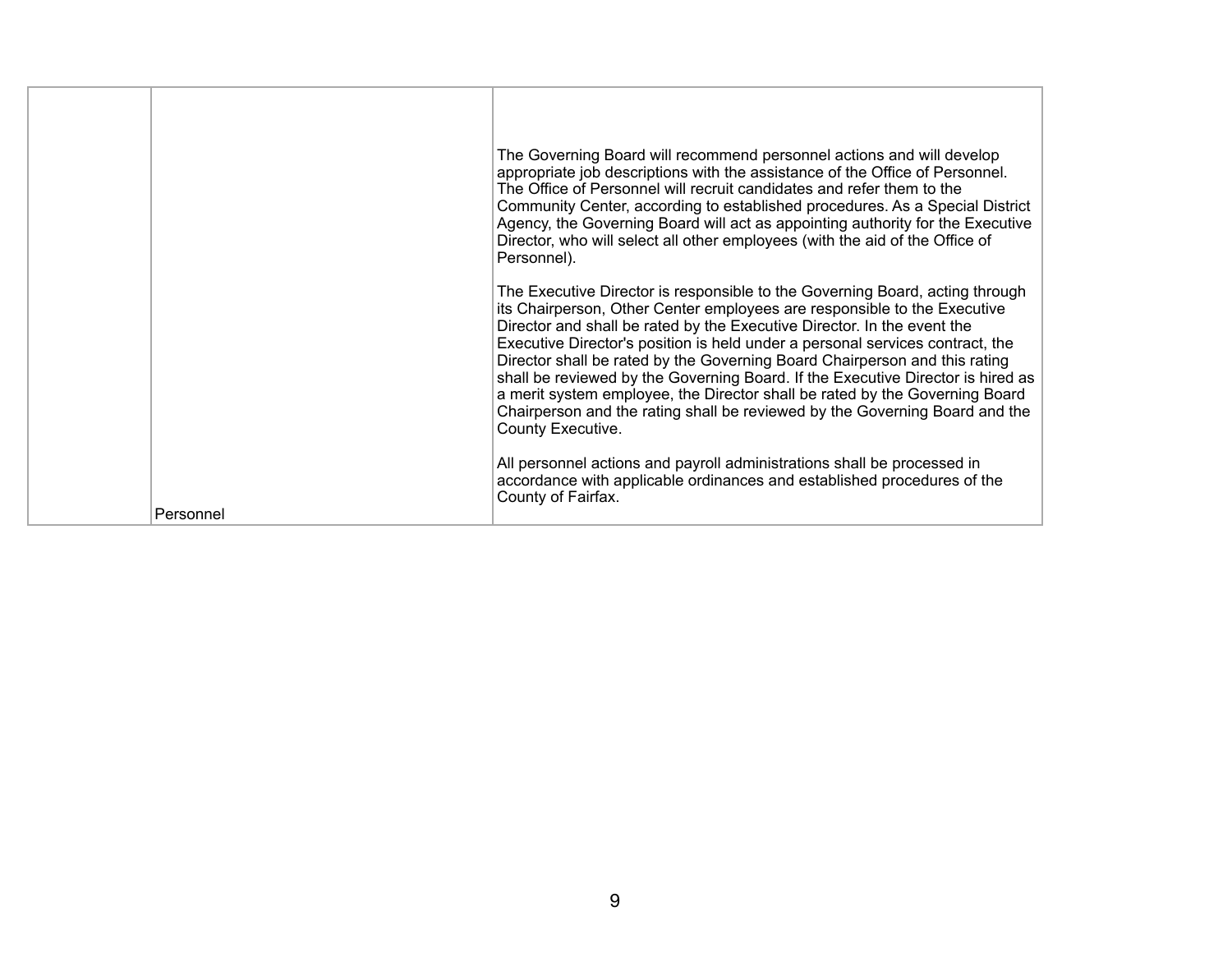|         | The Governing Board shall have the responsibility for establishing policies in<br>planning, design, pro-motion, and supervision of McLean Community Center<br>programs and activities.                                                                                                                                                                                                                                                         |
|---------|------------------------------------------------------------------------------------------------------------------------------------------------------------------------------------------------------------------------------------------------------------------------------------------------------------------------------------------------------------------------------------------------------------------------------------------------|
|         | A long-range program plan will establish broad priorities and provide guidance<br>to the staff. A yearly evaluation will be conducted by the Board to ascertain<br>that goals are being met and targeted population groups are being reached.                                                                                                                                                                                                  |
|         | Appropriate County agencies will be responsible for supervision of County<br>programs conducted in McLean Community Center facilities. Scheduling<br>policies and priorities shall be established by the Governing Board. The<br>Governing Board shall provide a general written policy governing the use of<br>the building. The Governing Board hold public meetings as it deems<br>necessary and maintain other channels for citizen input. |
|         | The Governing Board shall maintain files for its copy of the Memorandum of<br>Understanding and for documentation of the Center's history, Board minutes,<br>and the Board's policy decisions.                                                                                                                                                                                                                                                 |
| Program | In the event that the Governing Board decides to establish resident groups, it<br>shall develop specific policies and guidelines governing the criteria for<br>selection, maintenance and continuation of such groups.                                                                                                                                                                                                                         |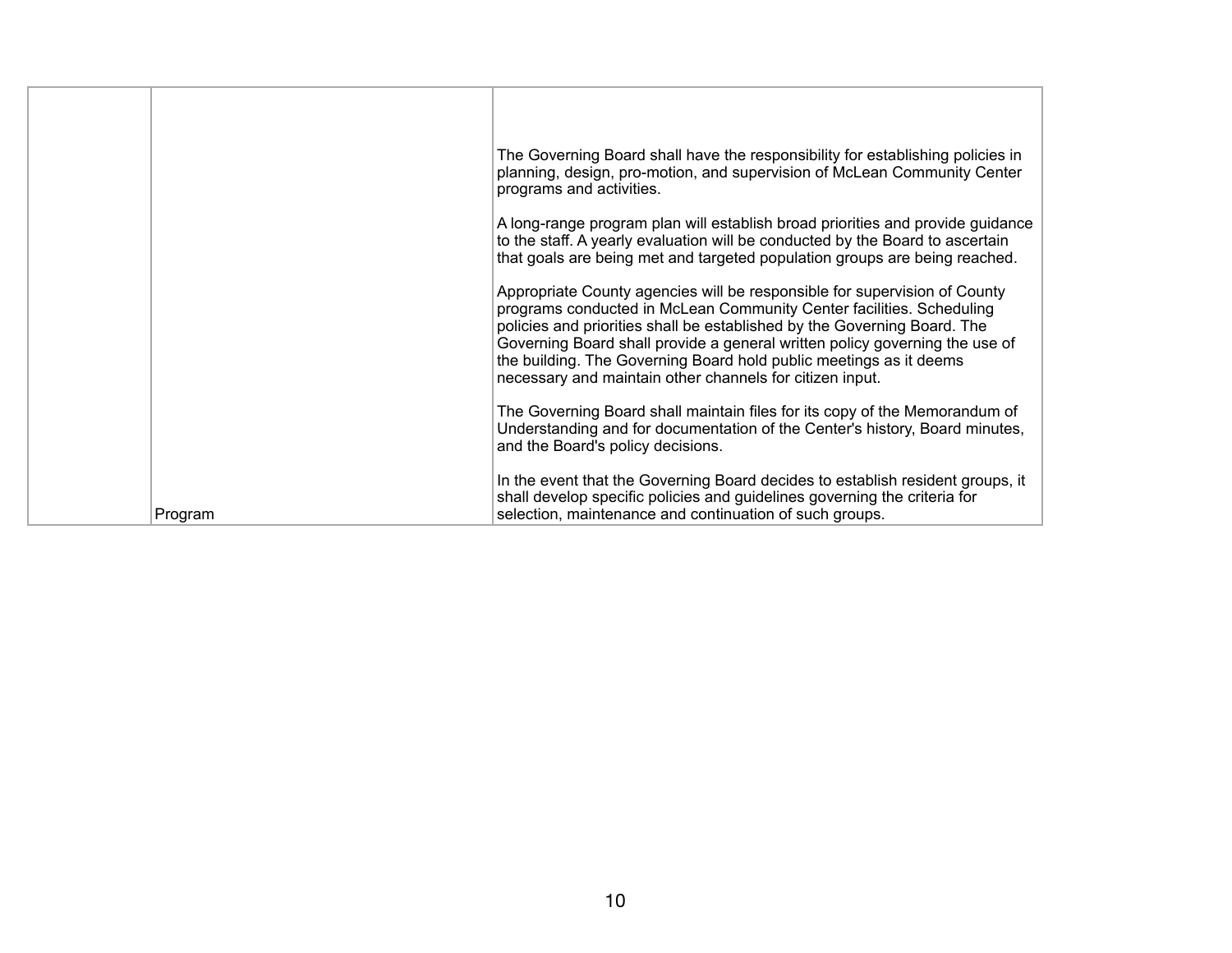|                                   | The Governing Board initiates, oversees, and approves the preparation and<br>submittal of the Community Center's budget including current and long-range<br>financial objectives and a five year financial forecast in accordance with<br>procedures and formats established by the Board of Supervisors and<br>maintains standards of fiscal accountability. The annual budget submission,<br>including fee schedules and the tax rate, shall be submitted to the Office of<br>Management and Budget and to the County Executive for review prior to<br>submission to the Board of Supervisors for their approval. Within the County's<br>established financial policies and procedures, the system will allow for<br>quarterly budget adjustments, administrative adjustments and the<br>maintenance of gift funds. |
|-----------------------------------|-----------------------------------------------------------------------------------------------------------------------------------------------------------------------------------------------------------------------------------------------------------------------------------------------------------------------------------------------------------------------------------------------------------------------------------------------------------------------------------------------------------------------------------------------------------------------------------------------------------------------------------------------------------------------------------------------------------------------------------------------------------------------------------------------------------------------|
|                                   | The Governing Board may accept gifts, endowments, and grants where not<br>prohibited by state law or County ordinance and in accordance with County<br>policies and procedures regulating grants and gift funds.                                                                                                                                                                                                                                                                                                                                                                                                                                                                                                                                                                                                      |
|                                   | The Office of Management and Budget provides fiscal review of Community<br>Center operations, as appropriate.                                                                                                                                                                                                                                                                                                                                                                                                                                                                                                                                                                                                                                                                                                         |
|                                   | The County Director of Finance shall invest all Community Center funds with<br>the County General Fund "pooled cash" investments. All funds shall be<br>accounted for in such a manner that an audit trail will be provided identifying<br>the equity of any funds attributable to the Community Center.                                                                                                                                                                                                                                                                                                                                                                                                                                                                                                              |
|                                   | Small District #1 Dranesville, funds (taxes and all other income) shall not be<br>disbursed for any purpose other than for acquiring, constructing, maintaining<br>or operating, or contracting for the acquisition, construction, maintenance or<br>operation of a community center within Small District #1, Dranesville.                                                                                                                                                                                                                                                                                                                                                                                                                                                                                           |
| <b>Financial Responsibilities</b> | Integrity of fixed assets purchased by the McLean Community Center will be<br>ensured based on the County's Fixed Assets Management System. Funds<br>derived from the sale of property sold following County guidelines, shall be                                                                                                                                                                                                                                                                                                                                                                                                                                                                                                                                                                                     |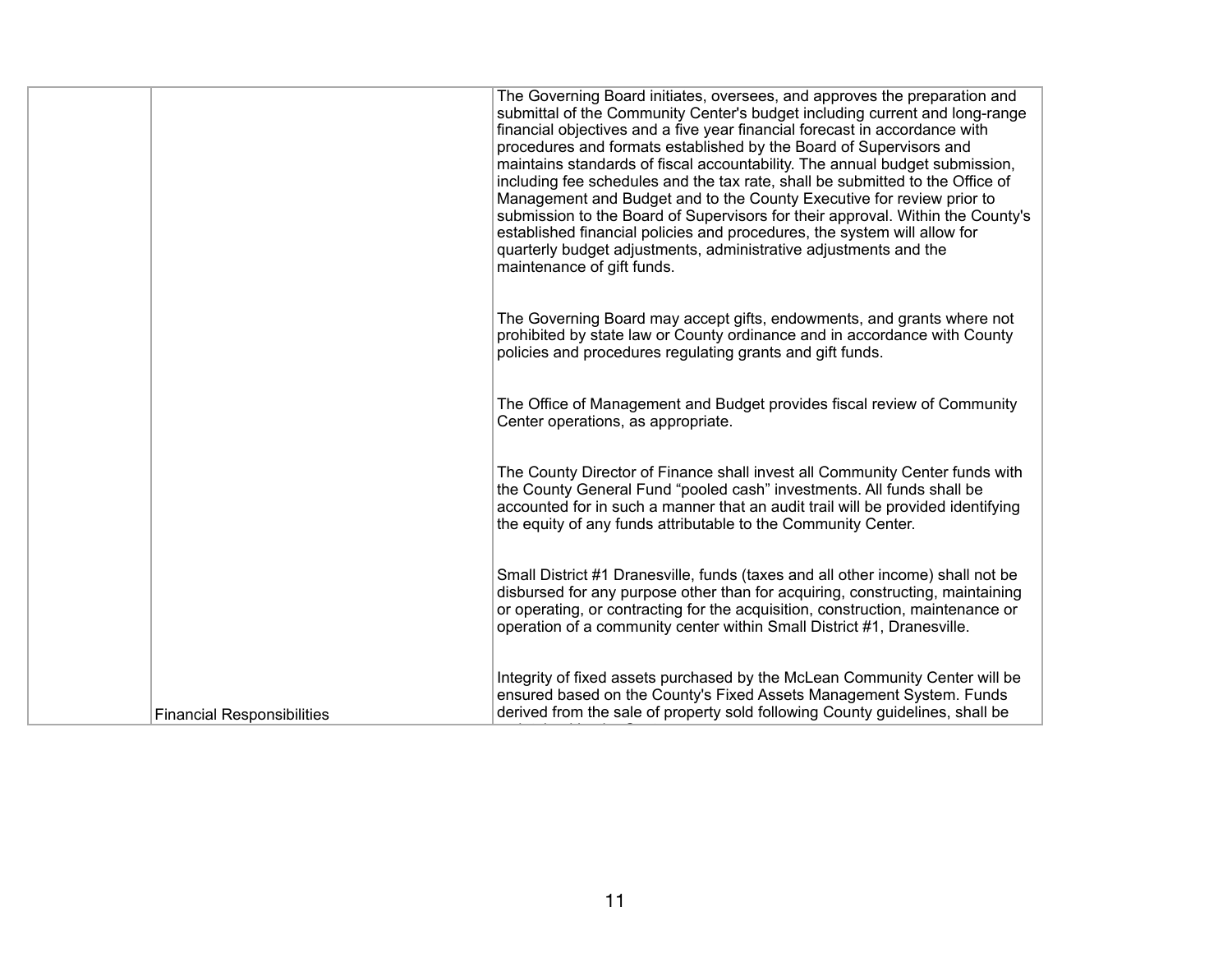|                                     | The Governing Board shall be responsible for projecting the long-range needs                                                                                                                                                                                                                                                                                                                                                                                                                                                                                                                                                   |
|-------------------------------------|--------------------------------------------------------------------------------------------------------------------------------------------------------------------------------------------------------------------------------------------------------------------------------------------------------------------------------------------------------------------------------------------------------------------------------------------------------------------------------------------------------------------------------------------------------------------------------------------------------------------------------|
|                                     | of the Center as these needs may involve capital projects.                                                                                                                                                                                                                                                                                                                                                                                                                                                                                                                                                                     |
|                                     | The Governing Board shall, with the assistance of appropriate County<br>agencies, develop a master capital improvement plan to include a five-year<br>financial plan in support of the capital funding required, prior to proceeding<br>with any major capital construction/acquisition requests. This plan, with<br>justification for all proposed projects, shall be submitted to the Board of<br>Supervisors for approval.                                                                                                                                                                                                  |
|                                     | A provision shall be made for advising citizens of the fiscal impact of proposed<br>major capital projects and for soliciting citizen input regarding the advisability<br>of embarking on such capital projects.                                                                                                                                                                                                                                                                                                                                                                                                               |
|                                     | Any plan, with justification for all proposed pro-jects, shall be submitted to<br>the Board of Supervisors for approval and any major changes in the scope of<br>work shall follow County procedures.                                                                                                                                                                                                                                                                                                                                                                                                                          |
|                                     | Upon appropriation by the Board of Supervisors of necessary capital funds,<br>the Governing Board shall work with the appropriate County agencies in the<br>selection of an architect, review of plans, and preparation of the bid package in<br>accordance with applicable county procedures. Final plans and bid results<br>shall be presented to the Board of Supervisors for approval; and appropriate<br>county agencies, in conjunction with Community Center staff and Board, will<br>be responsible for supervision of the project during construction.                                                                |
|                                     | The Governing Board may recommend that projected major capital<br>improvements be financed through a bond issue. Upon approval by the Board<br>of Supervisors, the question will be presented to Small District #1 residents as<br>an item on the official ballot on election day in November of the current year,<br>based on County policies and procedures governing bond sales. In any sale of<br>bonds, the Governing Board will project a funding timetable foe<br>recommendation to the Supervisors and will assist with publicity in the<br>community. Following approval by the Board of Supervisors, the appropriate |
| <b>Capital Improvement Planning</b> | County departments will prepare and implement the plan.                                                                                                                                                                                                                                                                                                                                                                                                                                                                                                                                                                        |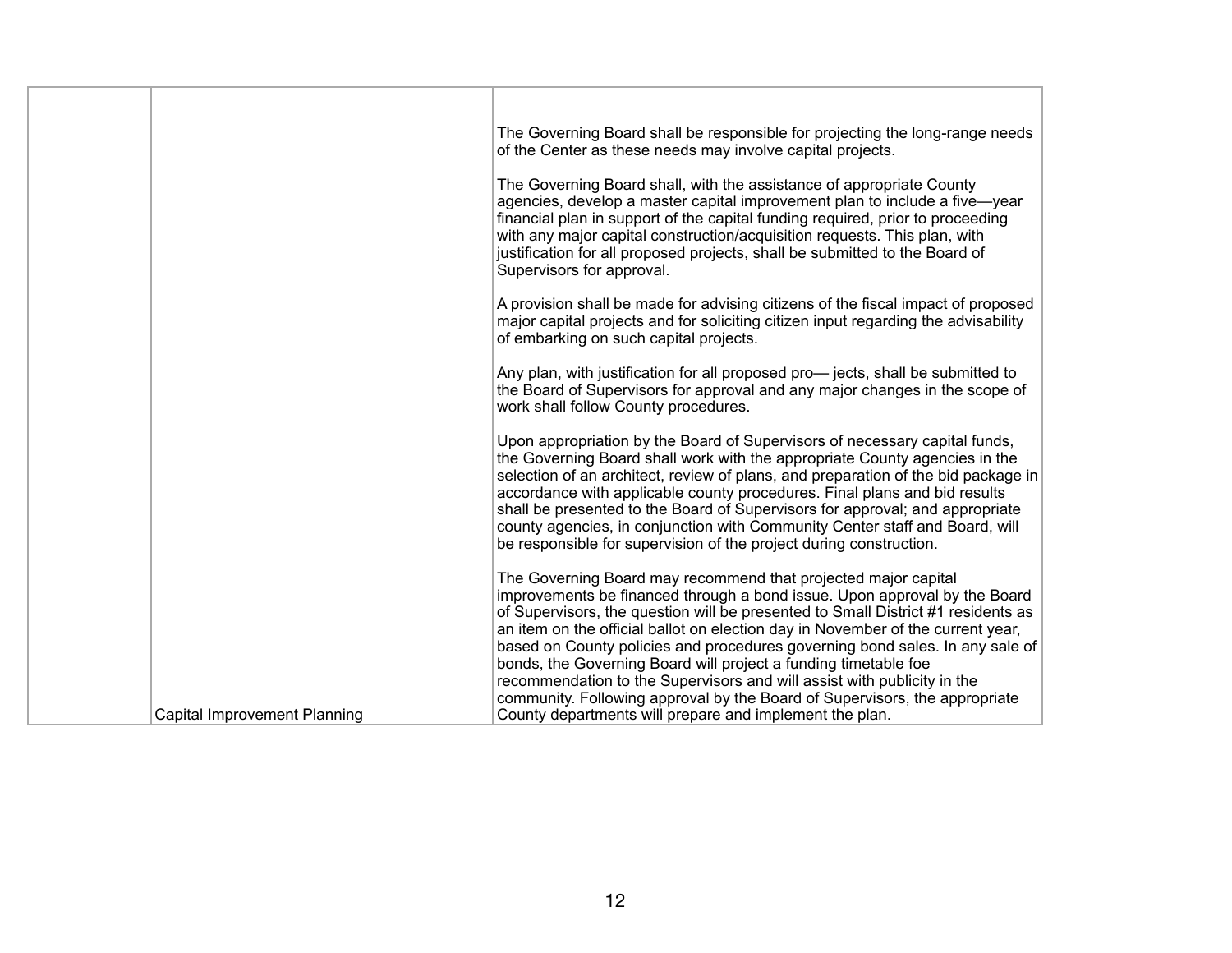|                                  | The purchase of goods and services shall be administered according to<br>Fairfax County purchasing procedures.                                                                                                                                                                                                                                                                         |
|----------------------------------|----------------------------------------------------------------------------------------------------------------------------------------------------------------------------------------------------------------------------------------------------------------------------------------------------------------------------------------------------------------------------------------|
|                                  | The following specific provisions shall be permissible:                                                                                                                                                                                                                                                                                                                                |
|                                  | The Community Center may obtain, through established County bidding<br>procedures, a contractor(s) to perform grounds maintenance in accord with<br>specifications established by the Center in consultation 'with the Fairfax<br>County Park Authority. The Park Authority will be available to perform basic<br>minimum ground services upon timely request of the Community Center. |
| Purchasing                       | The Community Center may obtain, through established County bidding<br>procedures, a contractor(s) to perform custodial services in accord with<br>specifications established by the Center in consultation with the Fairfax County<br>Facilities Management Division.                                                                                                                 |
|                                  | 1. Regular monthly meetings shall be held by the Board of Governors. Such<br>meetings shall be announced to the public in the local media and in the<br>Weekly Agenda through the Office of Public Affairs, and shall be open and<br>public.                                                                                                                                           |
|                                  | 2. Meetings may be cancelled or rescheduled by the Chairperson of the Board<br>or a majority of the Board members. Notice of such scheduling shall be given<br>to members of the Board and to the local media.                                                                                                                                                                         |
|                                  | 3. All meetings of the Board of Governors shall be held at the McLean<br>Community Center or some other public place if space is not available at the<br>McLean Community Center.                                                                                                                                                                                                      |
| Time and Place of Board Meetings | 4. Special meetings may be called at the request of two (2) or more Board<br>members. The Chairperson shall notify all members and at least one (I) local<br>publication of such meetings.                                                                                                                                                                                             |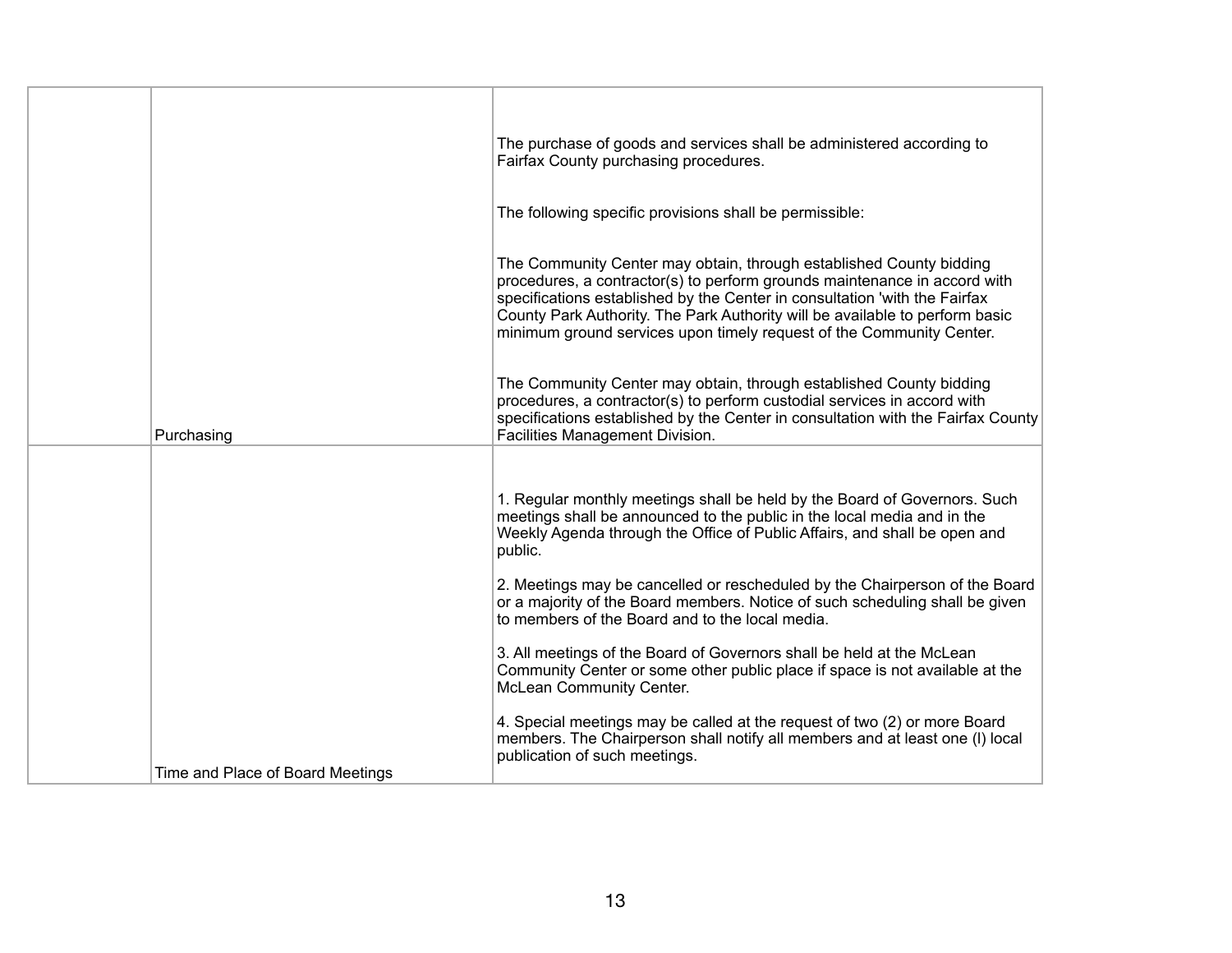|                                  | 1. All Board meetings shall be conducted in accordance with Roberts Rules of<br>Order (newly revised). These rules may be amended or sus- pended by a<br>two thirds vote of members present, for any specific matter or question.<br>2. For purposes provided in the Virginia Freedom of Information Act, the Board                                                                                                                                                                                                                                                                                      |
|----------------------------------|----------------------------------------------------------------------------------------------------------------------------------------------------------------------------------------------------------------------------------------------------------------------------------------------------------------------------------------------------------------------------------------------------------------------------------------------------------------------------------------------------------------------------------------------------------------------------------------------------------|
|                                  | may meet in executive session upon motion made, seconded, and duly<br>adopted. No resolution, rule, contract, regulation or motion adopted, passed,<br>or agreed to in an executive or closed meeting shall become effective until the<br>Board votes its adoption in an open meeting.                                                                                                                                                                                                                                                                                                                   |
|                                  | 3. A majority of all the members of the Governing Board shall constitute a<br>quorum. The Chairperson shall be included and counted in determining the<br>presence or absence of a quorum.                                                                                                                                                                                                                                                                                                                                                                                                               |
|                                  | 4. Order of Business                                                                                                                                                                                                                                                                                                                                                                                                                                                                                                                                                                                     |
|                                  | a. Commencement of Meeting - the Chairperson shall call Board meetings to<br>order at the appointed time and shall direct the secretary to make note of the<br>presence or absence of Board members.                                                                                                                                                                                                                                                                                                                                                                                                     |
|                                  | b. The Chairperson, in consultation with other Board members, shall prepare<br>an agenda for each meeting of the Board. At the start of all meetings, the<br>agenda shall be announced or distributed in writing and the Board members<br>shall be given an opportunity to make additions or revisions prior to its<br>approval. Major agenda items shall be made known to the Board at least 24<br>hours prior to the regular meetings. Further changes in the meeting agenda<br>may be made after the agenda has been approved, if there is a wide public<br>interest or upon a 2/3 vote of the Board. |
| <b>Conduct of Board Meetings</b> |                                                                                                                                                                                                                                                                                                                                                                                                                                                                                                                                                                                                          |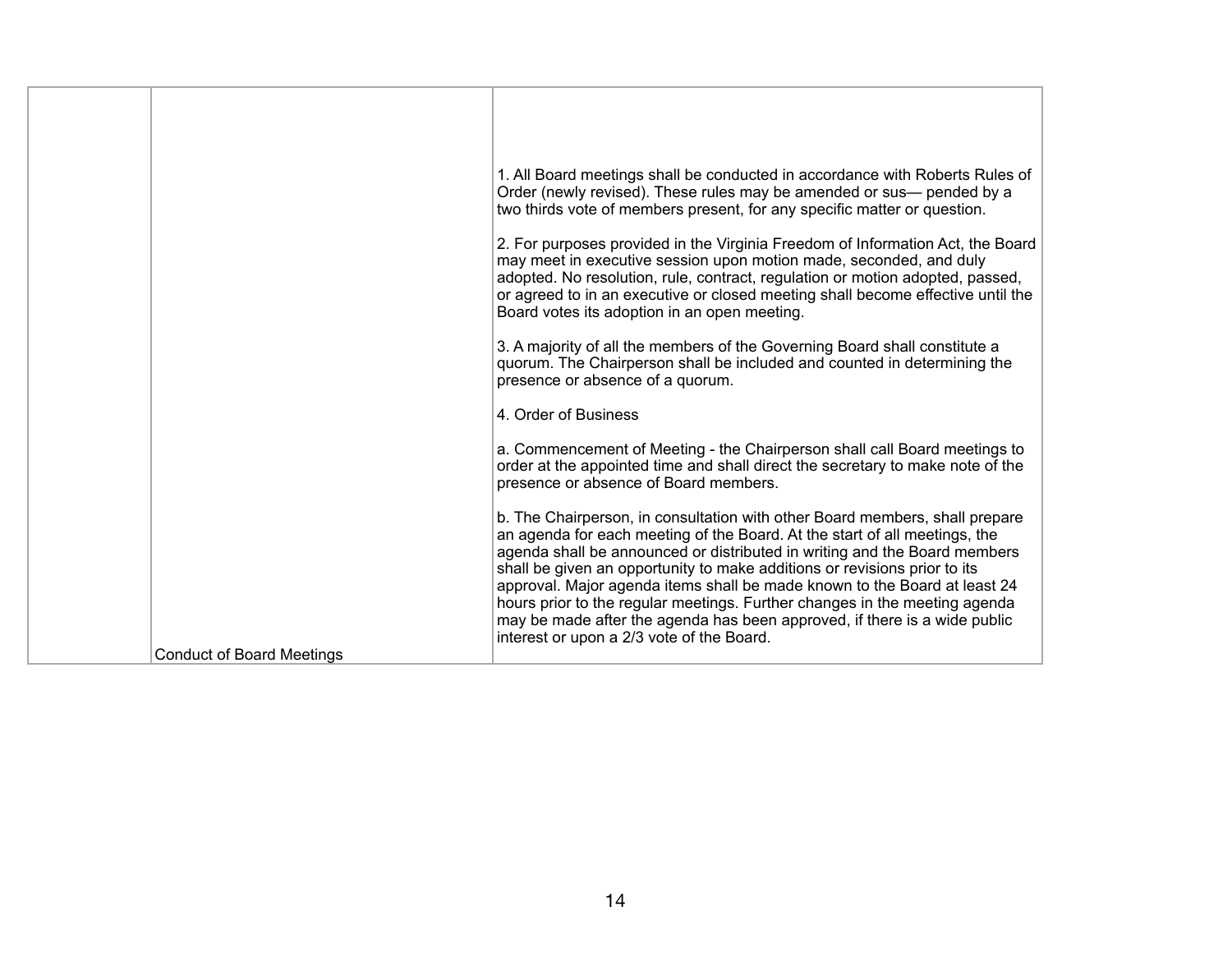|                                    | 1. Public Hearings                                                                                                                                                                                                                                                                                                                                                                        |
|------------------------------------|-------------------------------------------------------------------------------------------------------------------------------------------------------------------------------------------------------------------------------------------------------------------------------------------------------------------------------------------------------------------------------------------|
|                                    | a. shall be held annually to discuss the budget proposed for the coming fiscal<br>year. The hearing record will be open to one week to receive written<br>comments from members of the public.                                                                                                                                                                                            |
|                                    | b. shall be held to discuss major capital improvement projects.                                                                                                                                                                                                                                                                                                                           |
|                                    | c. shall be held to discuss substantive changes in the Memorandum of<br>Understanding.                                                                                                                                                                                                                                                                                                    |
|                                    | d. shall be held to discuss any issue of major importance to the Community<br>Center or to the citizens of Small District #1 with regard to the Community<br>Center.                                                                                                                                                                                                                      |
|                                    | e. will follow all provisions of the Code of Virginia referencing public hearings.                                                                                                                                                                                                                                                                                                        |
|                                    | 2. Public Notification and Comment                                                                                                                                                                                                                                                                                                                                                        |
|                                    | a. Major actions taken by the Board, and significant agenda items, shall be<br>communicated to at least one local publication for the information of Small<br>District #1 residents.                                                                                                                                                                                                      |
|                                    | b. The Board will notify the Office of Public Affairs, for inclusion in the Weekly<br>Agenda, and at least one local publication of the time and place of Board<br>meetings and public hearings. Notice will be given sufficiently in advance to<br>allow publicity at least three (3) days in advance of a regular Board meeting<br>and thirty (30) days in advance of a public hearing. |
|                                    | c. Members of the public present at any Board meeting or public hearing shall<br>be given an opportunity to present their views and concerns to the Board. No<br>advance notification will be required for such public comment.                                                                                                                                                           |
| Assurance of Public Accountability |                                                                                                                                                                                                                                                                                                                                                                                           |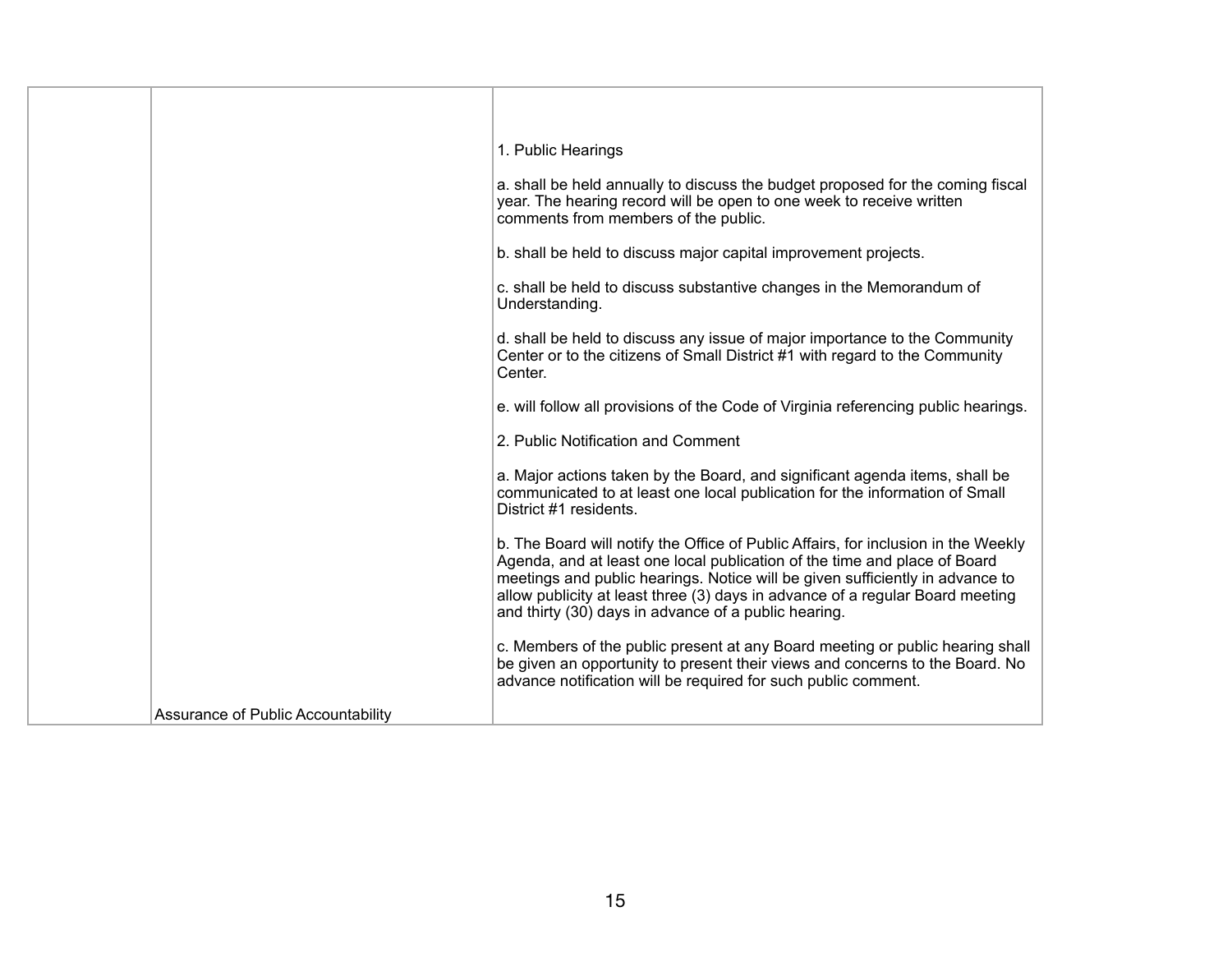| <b>RATIONALE?</b>                                                     | <b>PROPOSED REVISION</b>                                                                                                                                                                                                                                                                                         |
|-----------------------------------------------------------------------|------------------------------------------------------------------------------------------------------------------------------------------------------------------------------------------------------------------------------------------------------------------------------------------------------------------|
| Be more specific about what kind of supervision the<br>board provides | Edit to read, "provide budgetary and strategic<br>supervision" and "providing budgetary and strategic<br>oversight and policy guidance". In general, add policy<br>about having the MOU be reviewed and updated every<br>five years or a time frame that coincides with a regular<br>strategic planning process. |
| Need to update name of Small District                                 | Change Small District #1 to: Small District #1A                                                                                                                                                                                                                                                                  |
| See later comments about our status.                                  | See later comments about our status.                                                                                                                                                                                                                                                                             |
| Need to update name of Small District                                 | Change Small District #1 to Small District #1A                                                                                                                                                                                                                                                                   |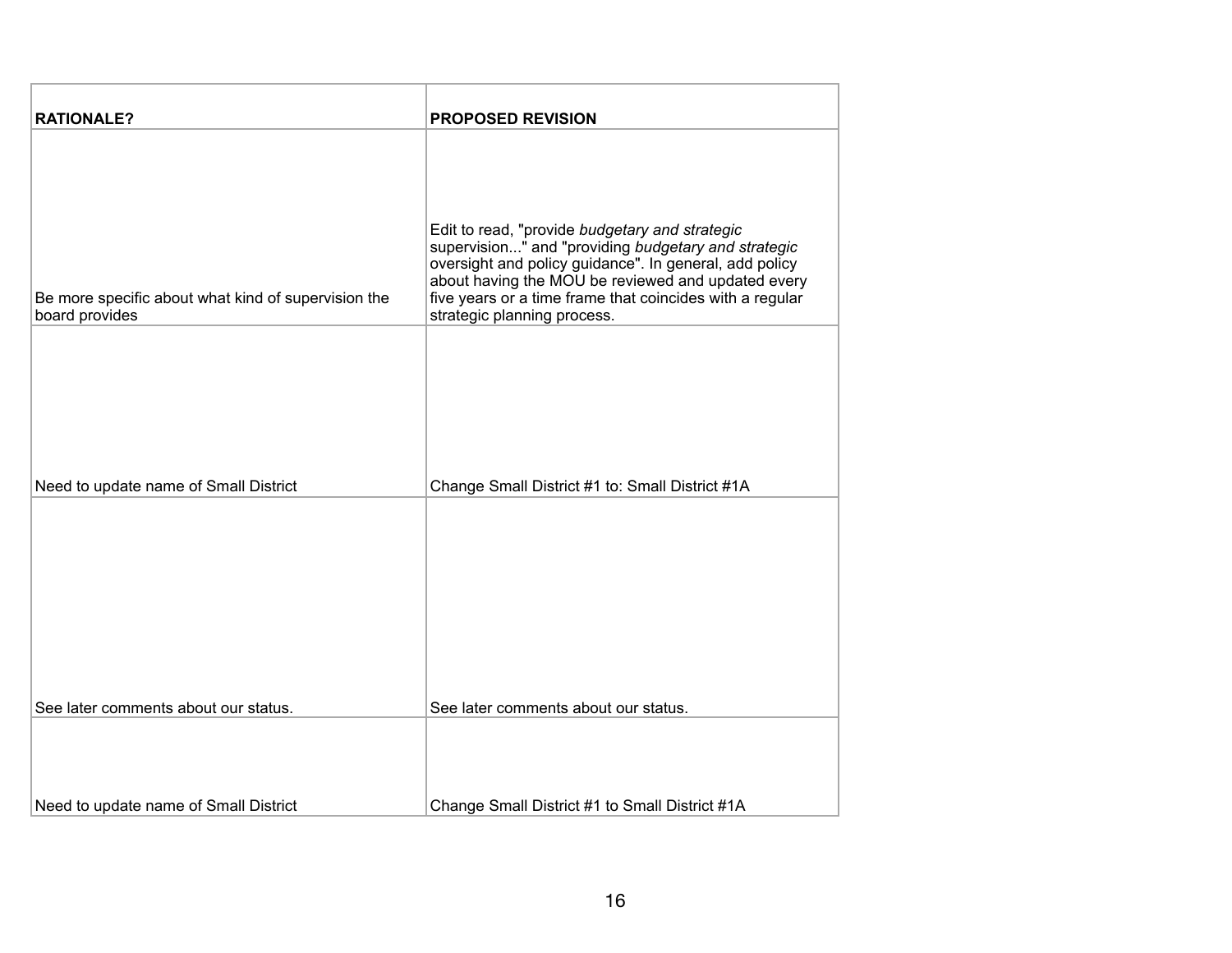| Need to update name of Small District                                                                                  | Change Small District #1 to Small District #1A        |
|------------------------------------------------------------------------------------------------------------------------|-------------------------------------------------------|
| Need to update to reflect that this can be online or print                                                             | Add "at least one local online or print publication." |
|                                                                                                                        |                                                       |
| Do we need to rewrite this so that it is no longer<br>"revised," i.e., this is a NEW MOU rather than a revised<br>one? | Potentially take out "revised"                        |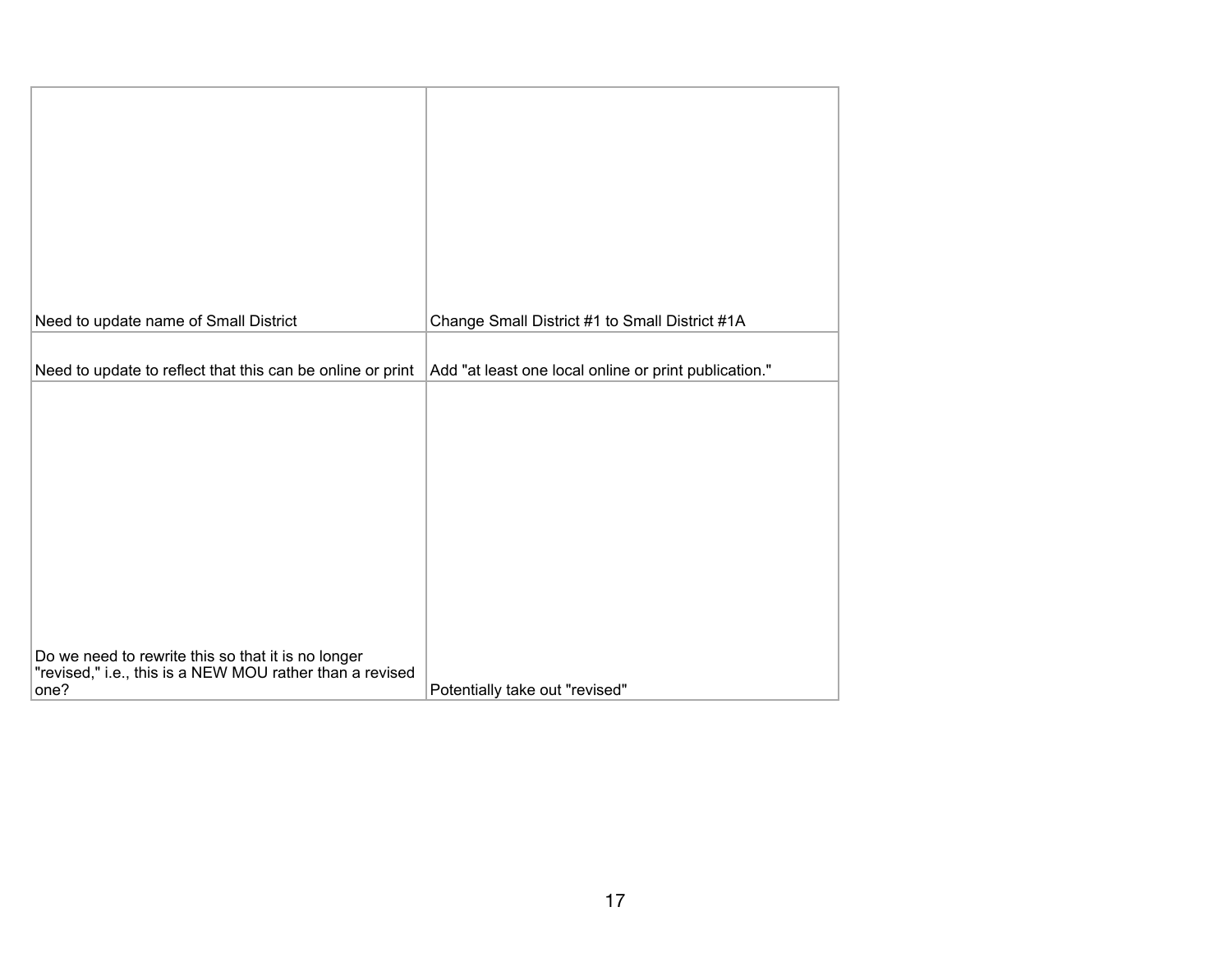| Update to use non-gendered language                                                                                              | Use "they" or "his/her" designee                                                                                                                     |
|----------------------------------------------------------------------------------------------------------------------------------|------------------------------------------------------------------------------------------------------------------------------------------------------|
|                                                                                                                                  |                                                                                                                                                      |
|                                                                                                                                  |                                                                                                                                                      |
|                                                                                                                                  |                                                                                                                                                      |
|                                                                                                                                  |                                                                                                                                                      |
|                                                                                                                                  |                                                                                                                                                      |
|                                                                                                                                  |                                                                                                                                                      |
|                                                                                                                                  |                                                                                                                                                      |
| Need to define what the powers and responsibilities<br>delegated to the MCC Governing Board specifically are;                    |                                                                                                                                                      |
| Need to more clearly delineate what the accountability<br>to the BOS means and the role of the County executive<br>and MCC board | More clearly define the "powers and responsibilities"; more<br>clearly define relationships between Board, BOS, and<br><b>County Executive Staff</b> |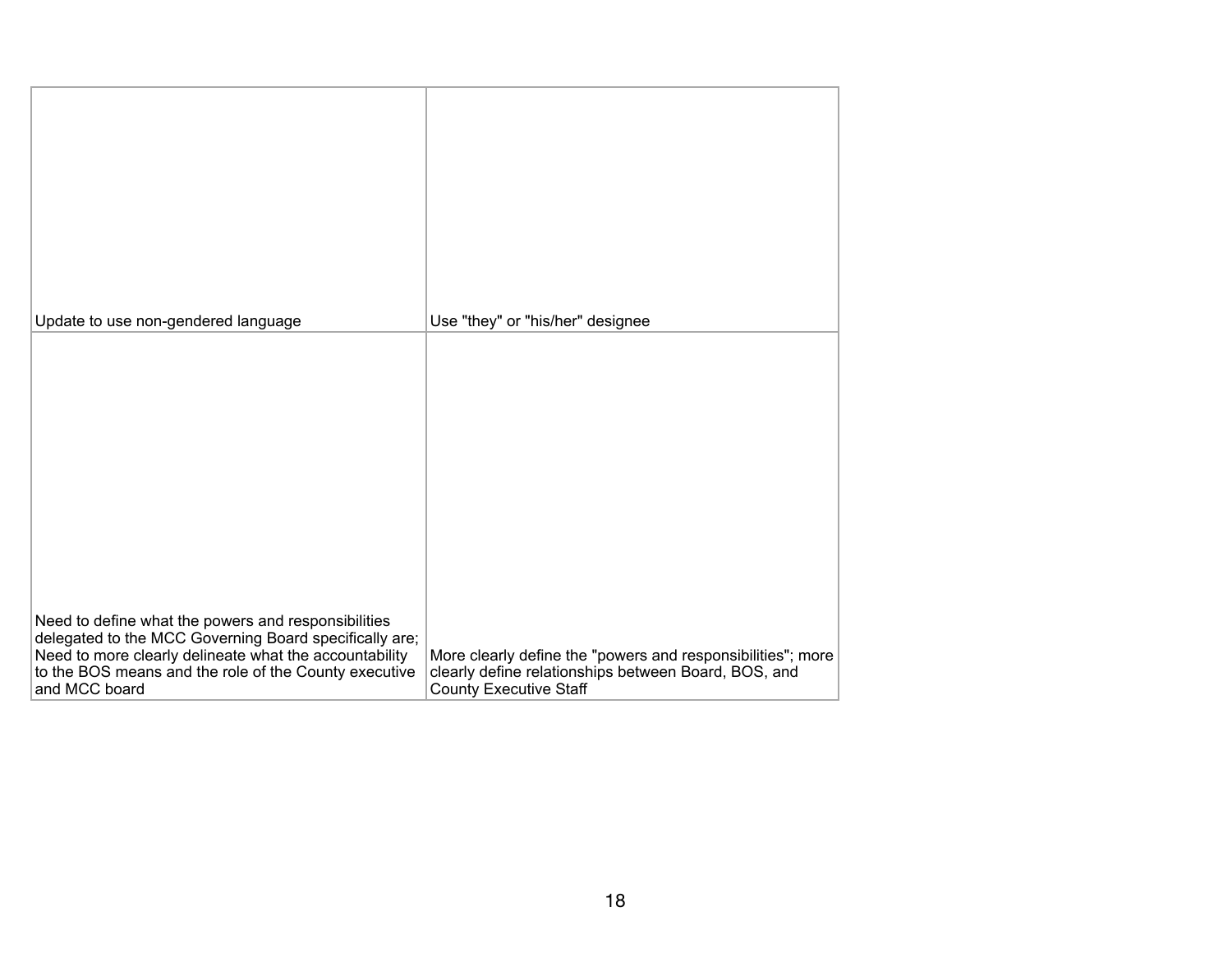| Stagger election cycle to every other year or every 3<br>years so that there is less turnover (i.e., 5 people<br>turnover every year) from the Board. Need to define<br>"quorum" and add contingencies if a larger number of<br>board members resign/leave for some reason.                                                                                                                                                  |                                    |
|------------------------------------------------------------------------------------------------------------------------------------------------------------------------------------------------------------------------------------------------------------------------------------------------------------------------------------------------------------------------------------------------------------------------------|------------------------------------|
| Potentially have different size terms for adult members<br>to run for (3 year term, 1 year term).                                                                                                                                                                                                                                                                                                                            |                                    |
| Potentially also have smaller terms of 1 year per adult -<br>might be more likely to do a 4th year than run again and<br>do a 6th year                                                                                                                                                                                                                                                                                       | To be determined                   |
|                                                                                                                                                                                                                                                                                                                                                                                                                              |                                    |
| Consider revising to be a "preference poll" rather than<br>an election.                                                                                                                                                                                                                                                                                                                                                      | Review Reston CC's preference poll |
|                                                                                                                                                                                                                                                                                                                                                                                                                              |                                    |
| We need to define what "resident" means as per the<br>conversation in ENC. In other places it says "property<br>owner/renter". What are the specific requirements for<br>running vs voting - are they going to be different and if<br>so why.                                                                                                                                                                                |                                    |
| Given this is a government board, anybody who pays<br>property tax that contributes to the center should be<br>able to vote/sit on the board (provided they meet other<br>criteria like board attendance). But also residents who<br>may not pay taxes, like nannies or others such as adults<br>who live in households where they do not pay taxes or<br>are not property owners, should also be allowed to do<br>the same. |                                    |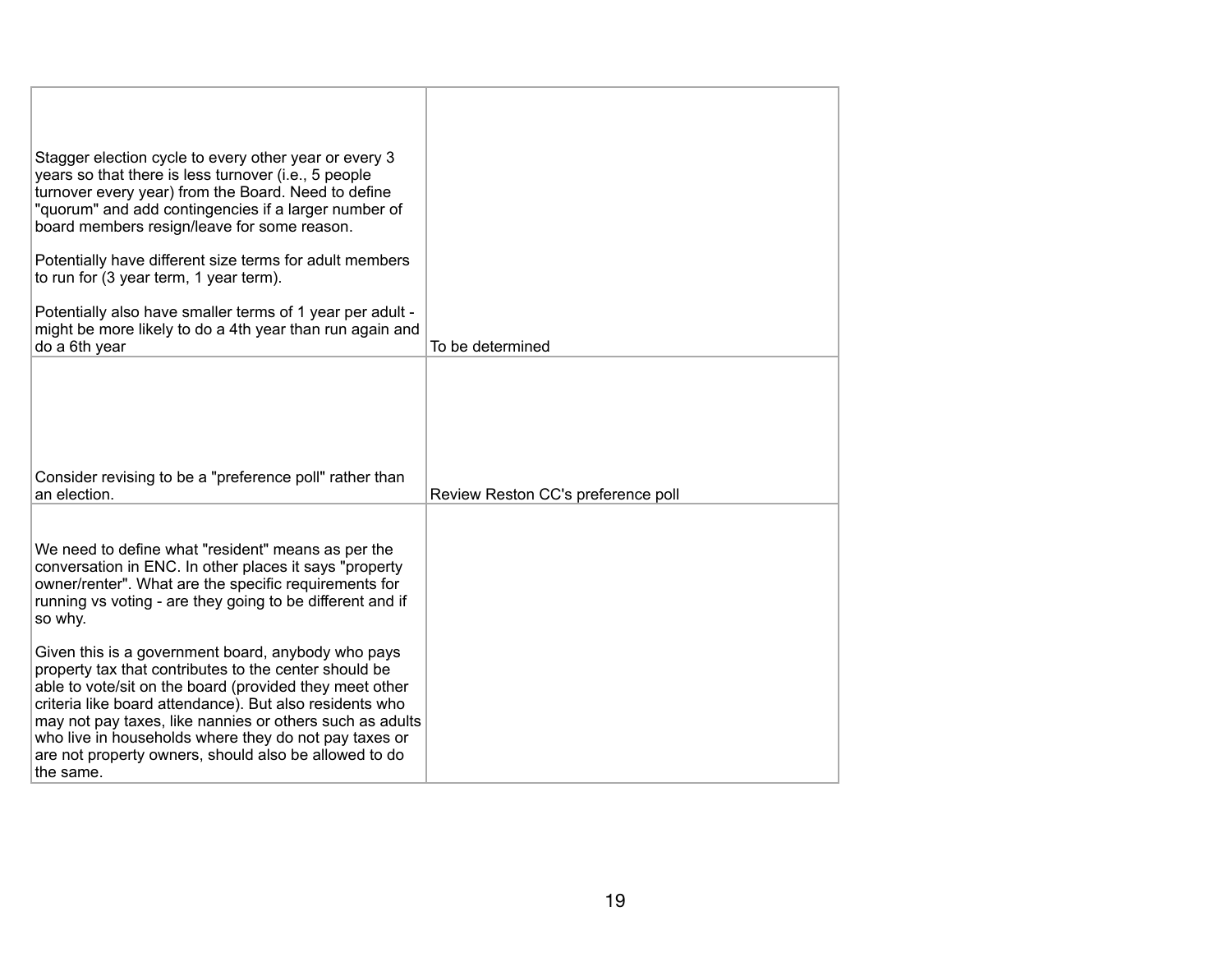| Given the fact that the MCC works with many different<br>vendors and contracts, to prevent conflicts of interest<br>and any preferential treatment of vendors, require all<br>board members to sign an annual ethics and conflict of<br>interest policies. In addition, add requirement that Board<br>self-evaluates each year per best practices of board<br>governance. | Use Fairfax County templates for ethics and COI as a<br>starting point; rewrite to reflect the new 2007 addendum<br>as well so this reads as "one" MOU; consider adding in<br>new language for electronic voting |
|---------------------------------------------------------------------------------------------------------------------------------------------------------------------------------------------------------------------------------------------------------------------------------------------------------------------------------------------------------------------------|------------------------------------------------------------------------------------------------------------------------------------------------------------------------------------------------------------------|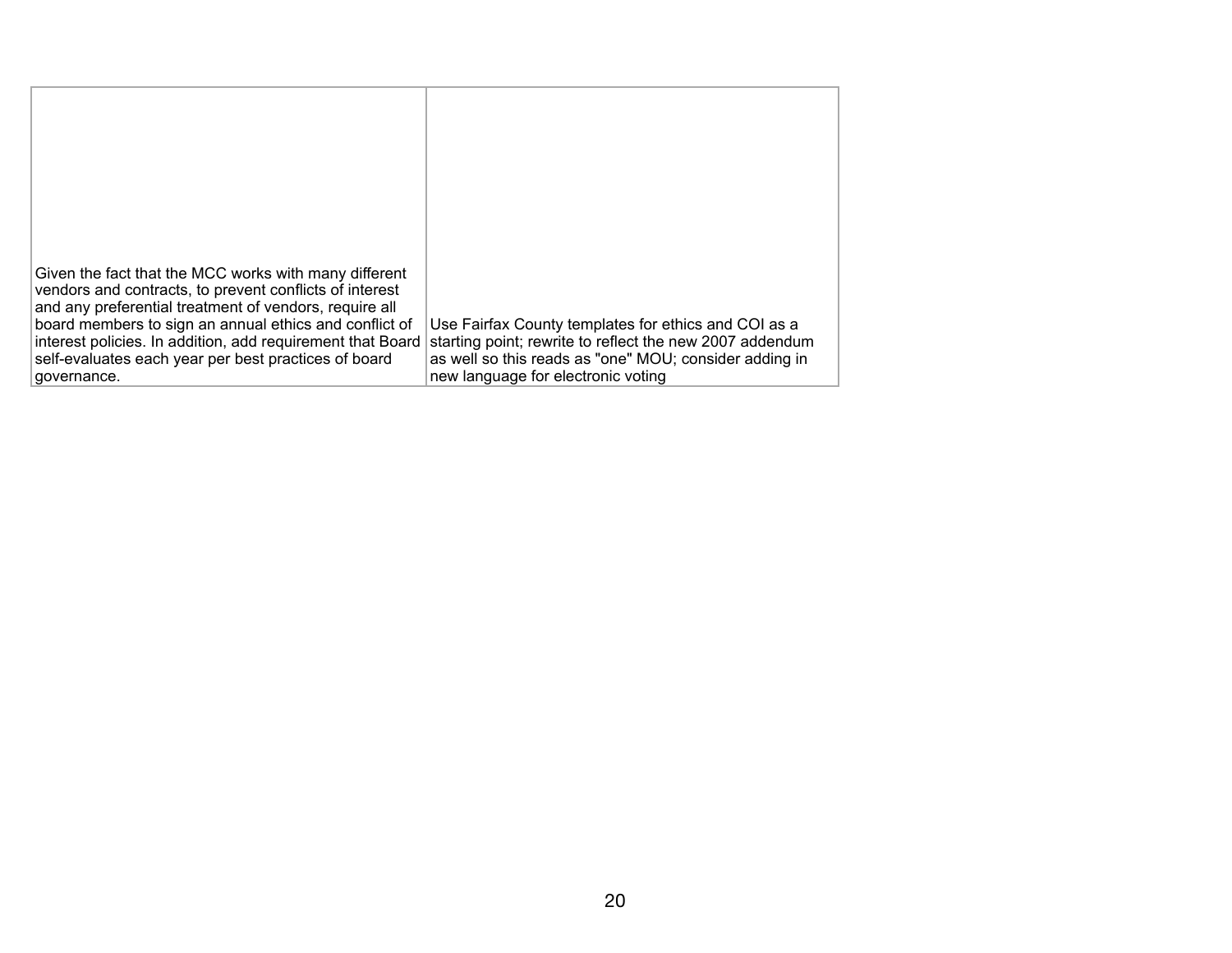| Would like to see more fleshed out procedure on how | The unsuccessful election candidate may be offered but     |
|-----------------------------------------------------|------------------------------------------------------------|
| unsuccesful election candidate becomes appointed -  | not be forced to be appointed to the board. S/he should    |
|                                                     |                                                            |
| time from vacancy to announcement, how they have to | have the right to decline if they do not want to be on the |
| accept, etc.                                        | board.                                                     |
|                                                     |                                                            |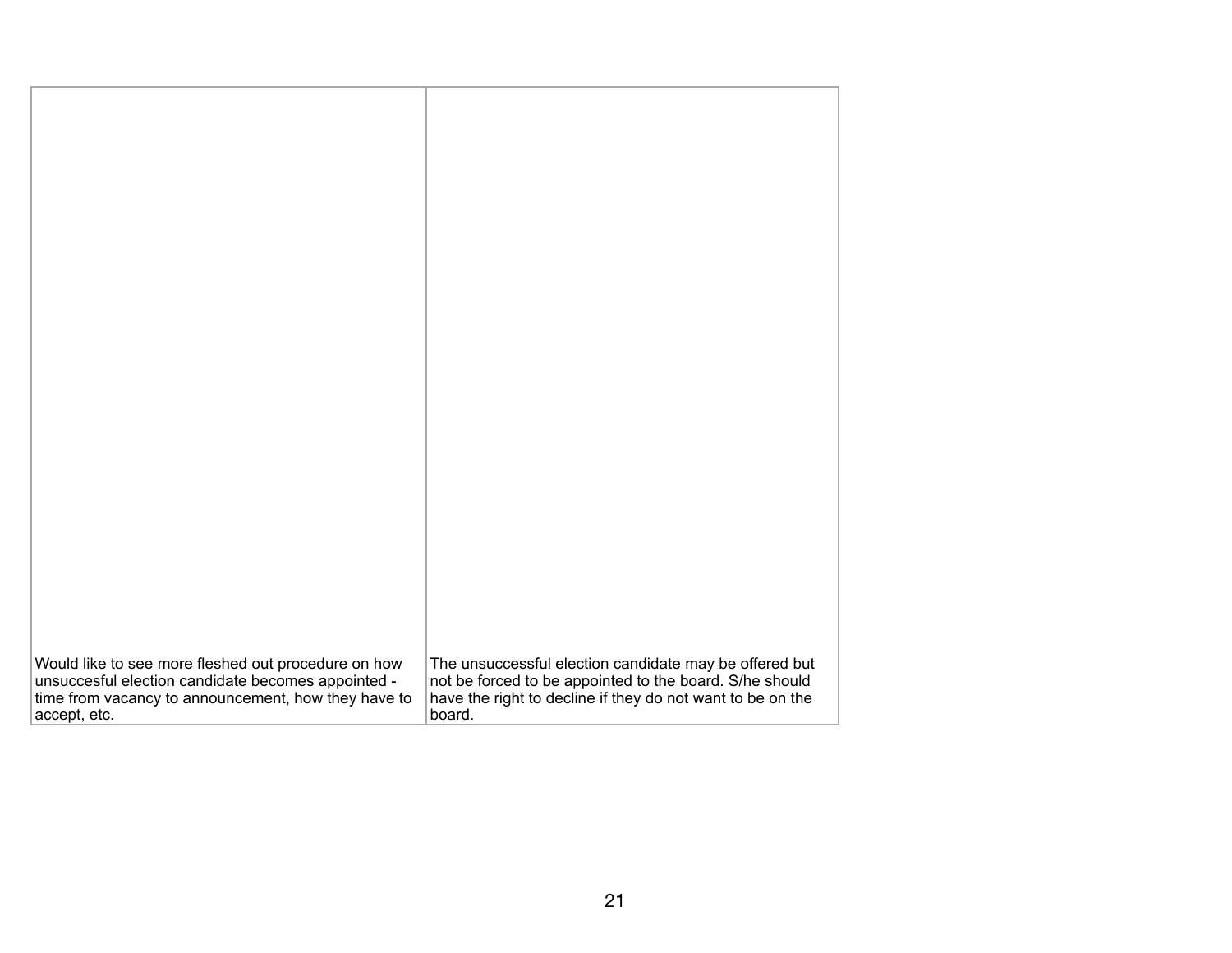| Need to expand on a Code of Conduct for Board<br>members that reflects the Pledge that all Board<br>members sign when sworn in. Add flexibility for<br>attendance at virtual meetings. | Develop more specific language around attendance at<br>virtual meetings to allow flexibility. Develop more specific<br>Code of Conduct with consequences for violating the<br>Code of Conduct. (Goes hand in hand with Ethics and COI<br>policies.) See https://boardsource.org/wp-content/uploads/<br>2018/05/Code-of-Conduct-Ethics.pdf?<br>hsCtaTracking=508c16c3-f23d-48cb-87e3-<br>e72111881869%7Ce9e66529-<br>f81f-4def-81c1-8973c53d66bc for template |
|----------------------------------------------------------------------------------------------------------------------------------------------------------------------------------------|--------------------------------------------------------------------------------------------------------------------------------------------------------------------------------------------------------------------------------------------------------------------------------------------------------------------------------------------------------------------------------------------------------------------------------------------------------------|
|----------------------------------------------------------------------------------------------------------------------------------------------------------------------------------------|--------------------------------------------------------------------------------------------------------------------------------------------------------------------------------------------------------------------------------------------------------------------------------------------------------------------------------------------------------------------------------------------------------------------------------------------------------------|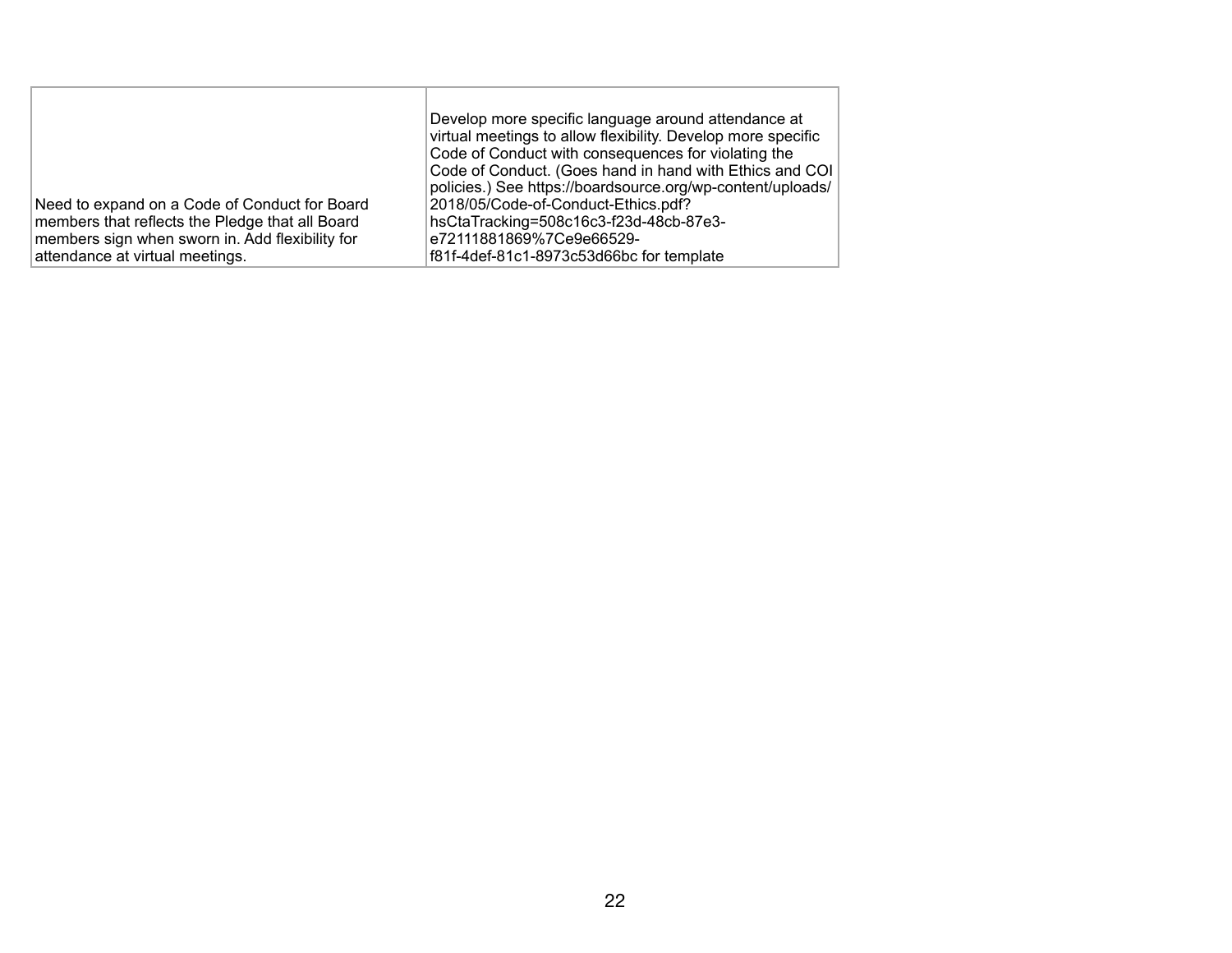| Specify the role of the Secretary vis a vis the Board<br>Liaison Role. Does the Secretary record the minutes or<br>just review and approve the minutes that are taken by a<br>paid staff member of the MCC? Also, specify that the<br>treasurer IS the chair of the finance committee and<br>review alignment with other committee chair roles. More<br>clearly define the roles and responsibilities of the other<br>officers. | <b>TBD</b> |
|---------------------------------------------------------------------------------------------------------------------------------------------------------------------------------------------------------------------------------------------------------------------------------------------------------------------------------------------------------------------------------------------------------------------------------|------------|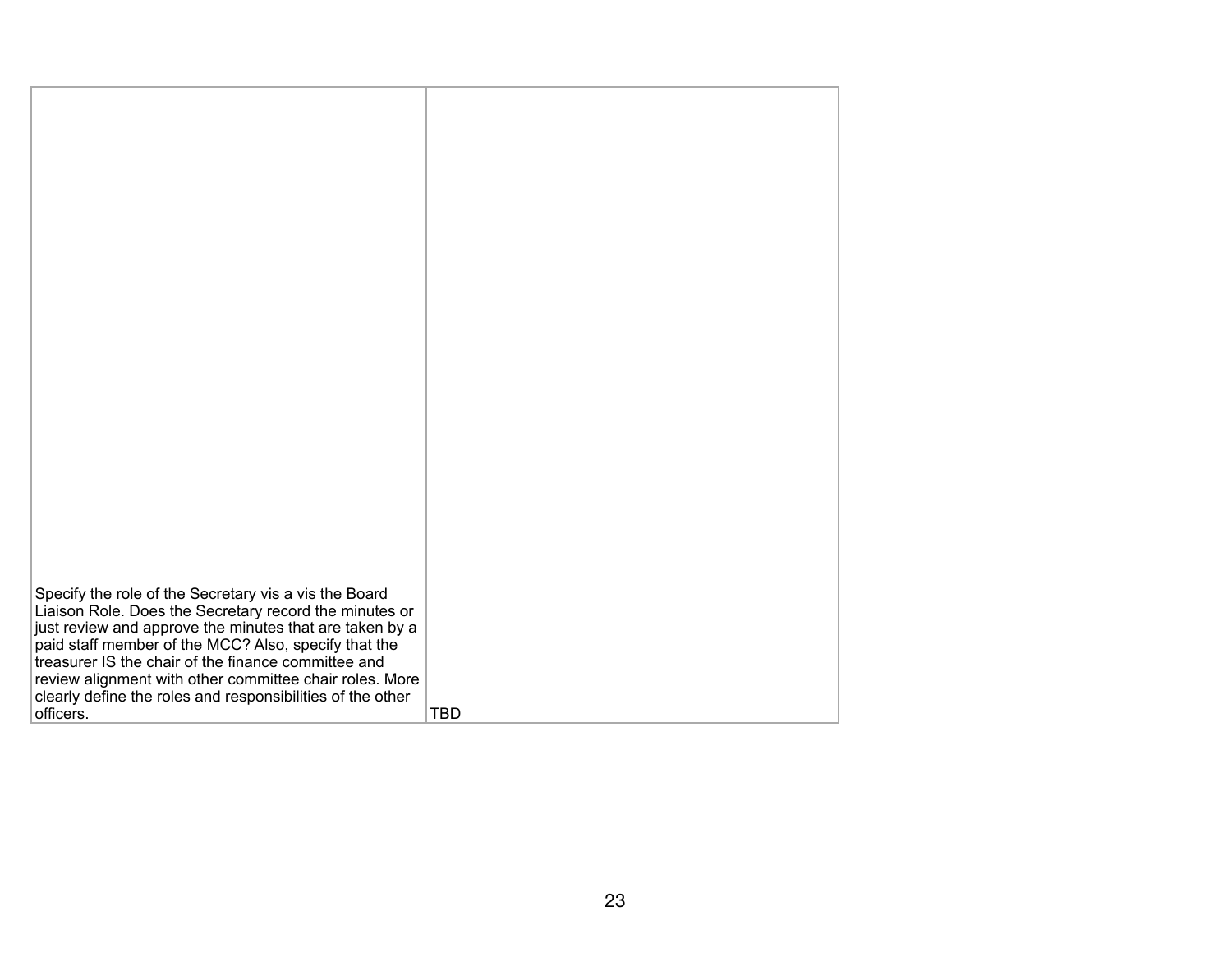| the Governing Board only develops the appropriate job<br>description for the Executive Director. Provide more<br>specification and details around the review process.<br>Consider whether the Executive Director is only<br>reviewed by the Chair or should be reviewed by the<br>entire board. Best practice from BoadSource is for the<br>whole board to participate in the process: https://<br>boardsource.org/wp-content/uploads/2016/12/10-Steps-<br>CEO-Performance-Assess.pdf?<br>hsCtaTracking=c6bde970-<br>d784-4aae-9f00-099848bc082d%7C5737602a-5213-4c<br>d5-a8e6-9b5e5ffd5796 | Revise to read, "will develop the appropriate job<br>description for the executive director" Review and revise<br>as appropriate details for the review of the Executive<br>Director. Add additional language to provide guidance to<br>relationship between Board chair, executive council and<br>the executive director. |
|---------------------------------------------------------------------------------------------------------------------------------------------------------------------------------------------------------------------------------------------------------------------------------------------------------------------------------------------------------------------------------------------------------------------------------------------------------------------------------------------------------------------------------------------------------------------------------------------|----------------------------------------------------------------------------------------------------------------------------------------------------------------------------------------------------------------------------------------------------------------------------------------------------------------------------|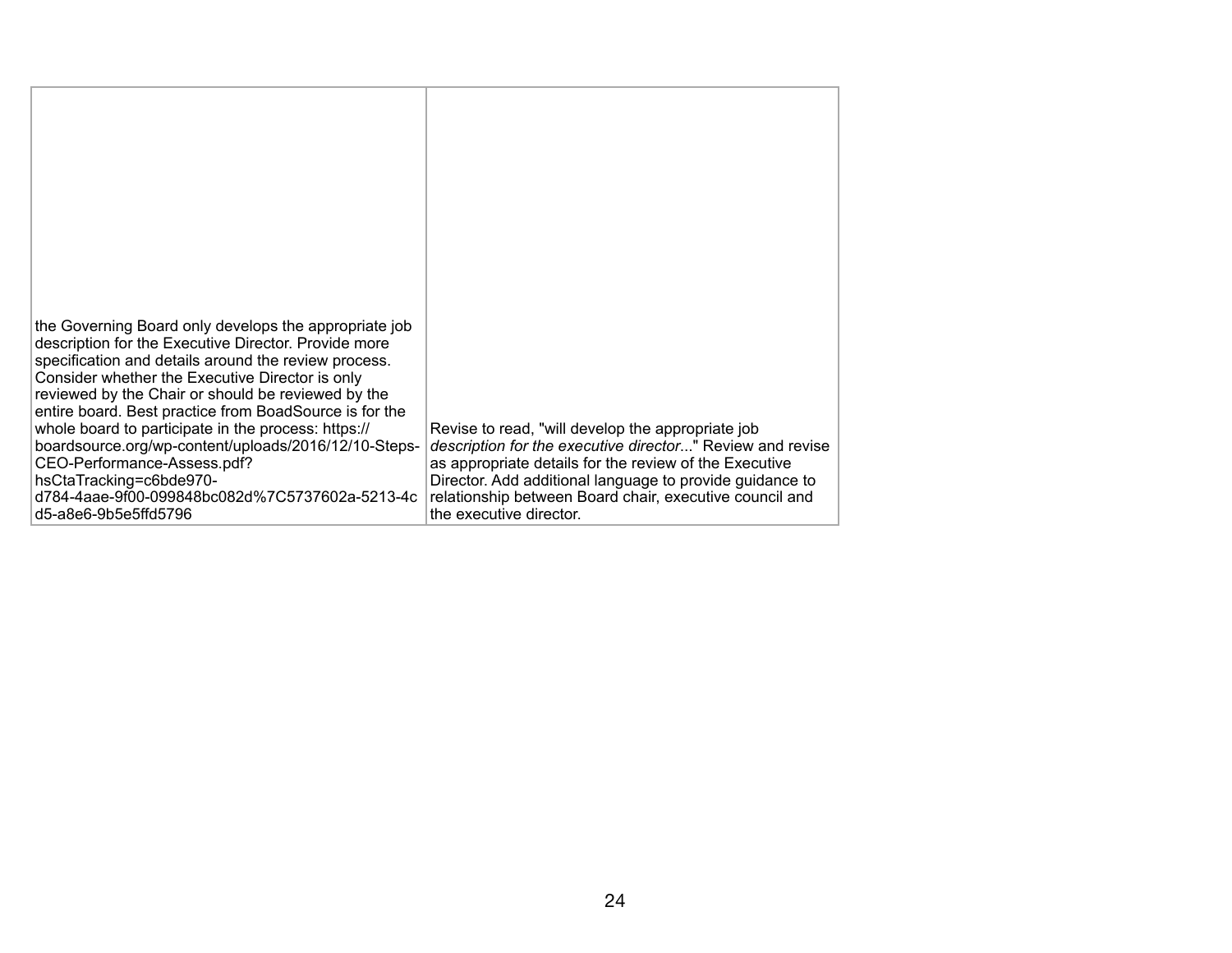| Revise 3rd pagraph as appropriate county agencies are<br>not responsible for the supervision of County programs<br>conducted in McLean Community Center facilities. MCC<br>has its own paid staff programmers. | Remove the sentence "Appropriate County agencies will<br>be responsible for supervison of County programs<br>conducted in McLean Community Center facilities." |
|----------------------------------------------------------------------------------------------------------------------------------------------------------------------------------------------------------------|----------------------------------------------------------------------------------------------------------------------------------------------------------------|
|                                                                                                                                                                                                                |                                                                                                                                                                |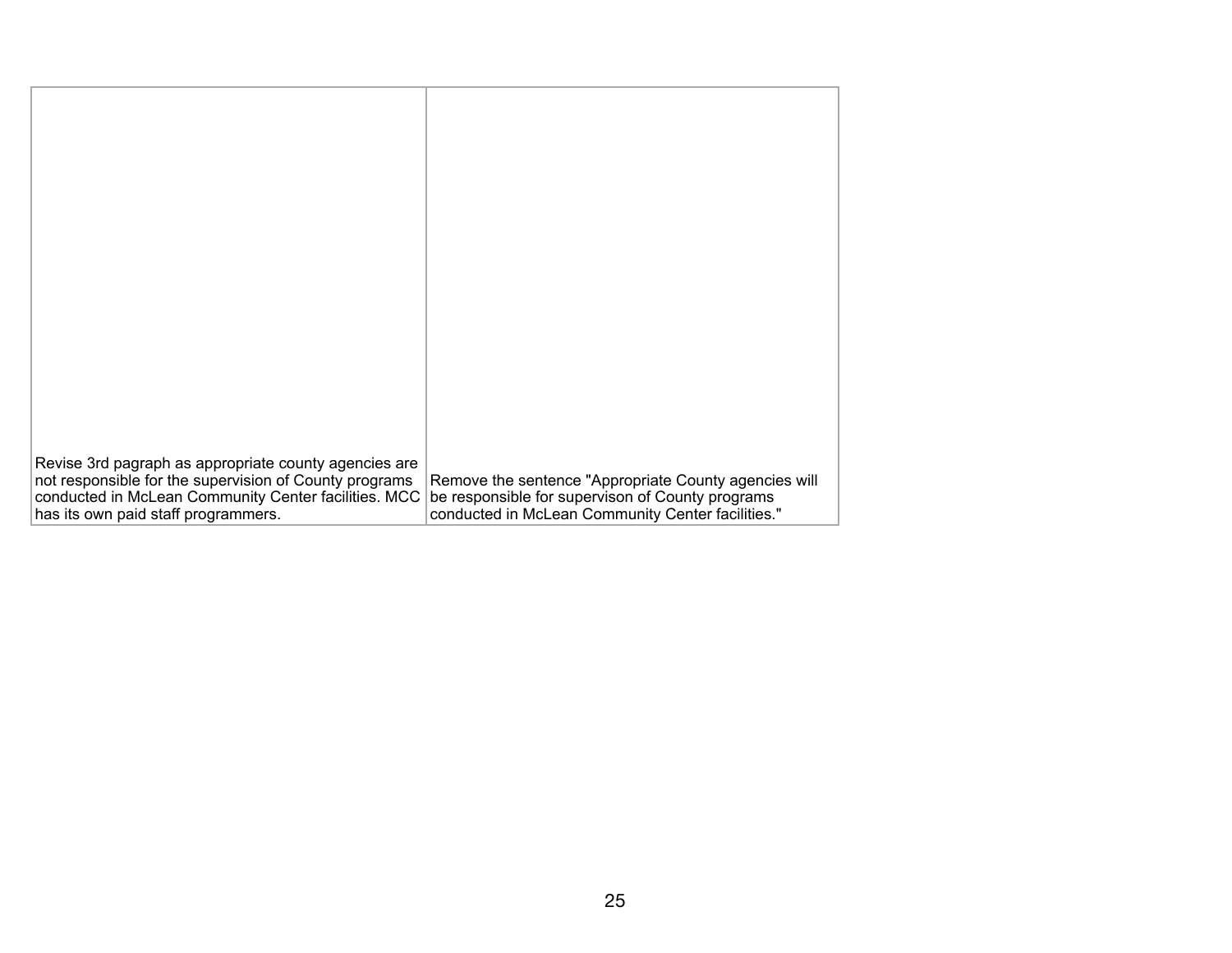| Need to clarify what the County will pay for and what is |                                                            |
|----------------------------------------------------------|------------------------------------------------------------|
| the MCC's responsible. Is the MCC an independent         | Remove the word "initiates"; Revise/add other text as      |
| agency or should the County pay for things that it       | needed to address status of the MCC as a quasi-            |
| mandates. Is the MCC eligible to receive federal funding | independent or independent agency. Also, be very clear     |
| or apply for grants? Add clarity about Board's role in   | about Board's role in terms of promoting specific projects |
| promoting specific programs, initiatives, or projects.   | or initiatives.                                            |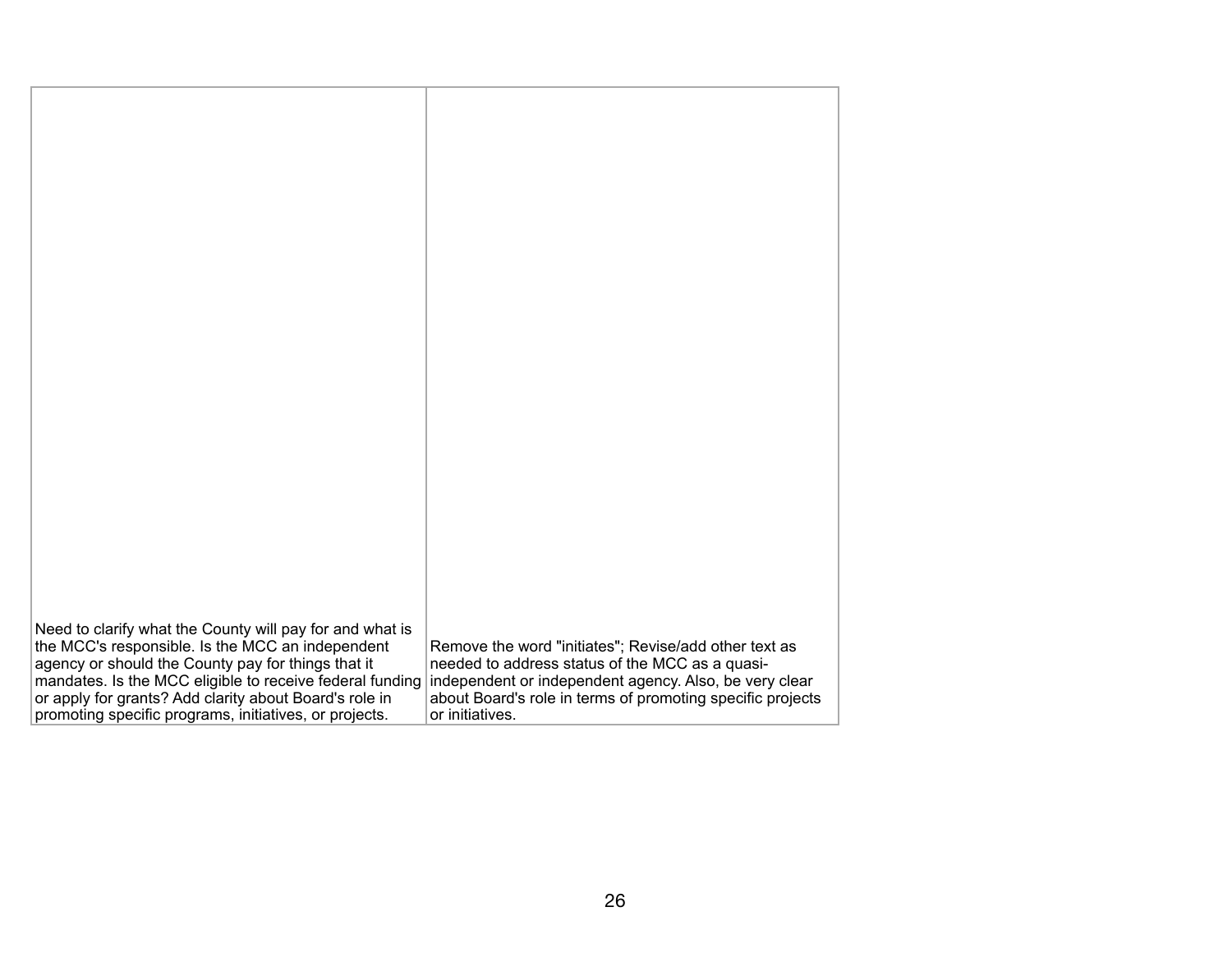| In fifth paragraph, add "the Governing Board and staff shall work with the appropriate County agencies" |
|---------------------------------------------------------------------------------------------------------|
|                                                                                                         |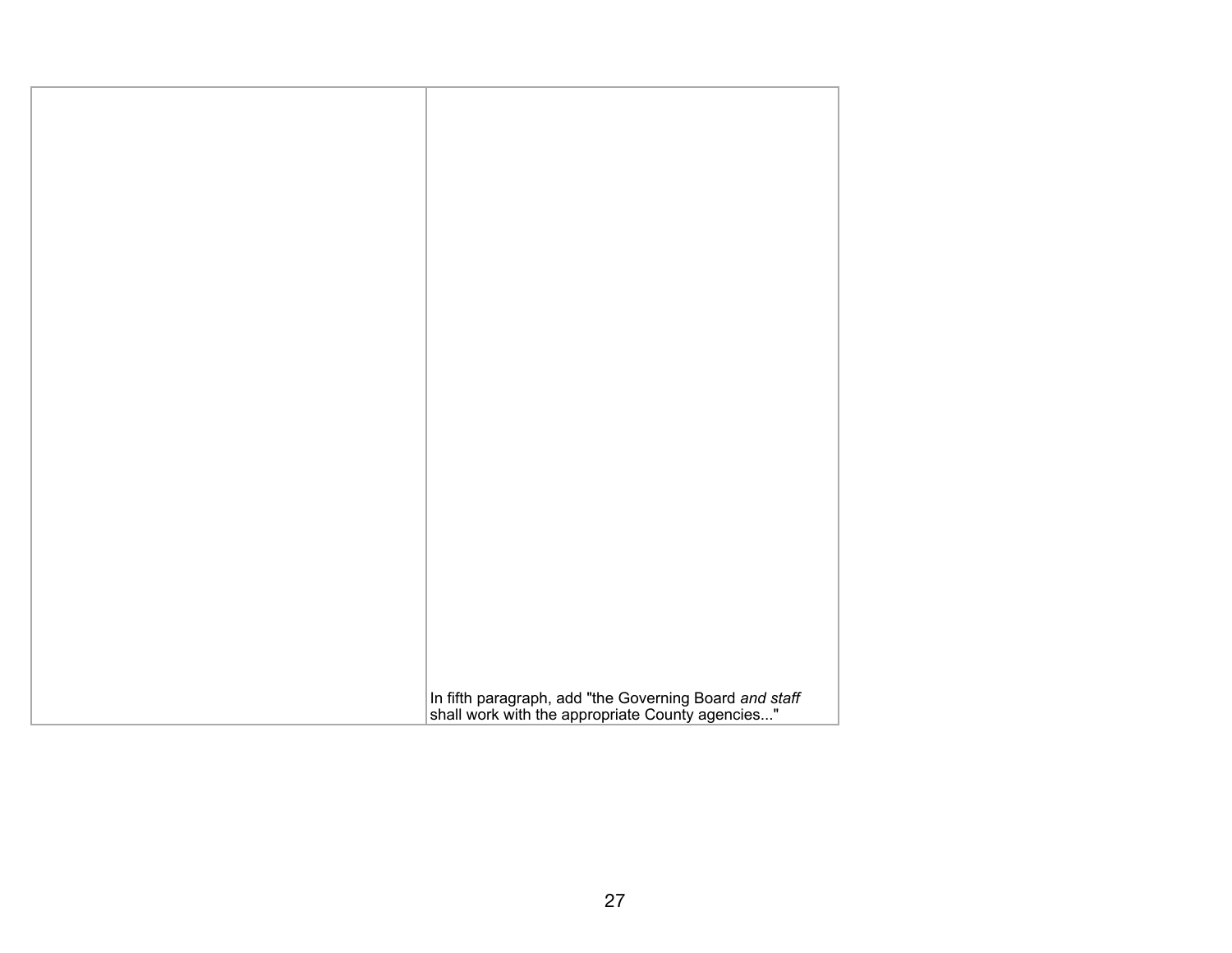|                                                                                                                                                   | Remove reference to the Fairfax County Park Authority.                                                                                                     |
|---------------------------------------------------------------------------------------------------------------------------------------------------|------------------------------------------------------------------------------------------------------------------------------------------------------------|
| The MCC does not consult with the Fairfax County Park<br>Authority.                                                                               | Confirm with county about MCC's ownership and property<br>boundaries. Clarify lease arranges for the Old Firehouse<br>and payment of property maintenance. |
|                                                                                                                                                   |                                                                                                                                                            |
| Opportunity to do online meetings - "public space" is<br>ambiguous & whether Fairfax County rules apply here<br>as several BAC's are still online |                                                                                                                                                            |
| What is the process here when we are not in a state of<br>emergency                                                                               |                                                                                                                                                            |
| If quorum can be met across in-person and online or<br>only within one model of meeting?                                                          | Specify what to do in case of public health or other<br>emergencies. Also need to specify what constitutes a<br>"public" meeting                           |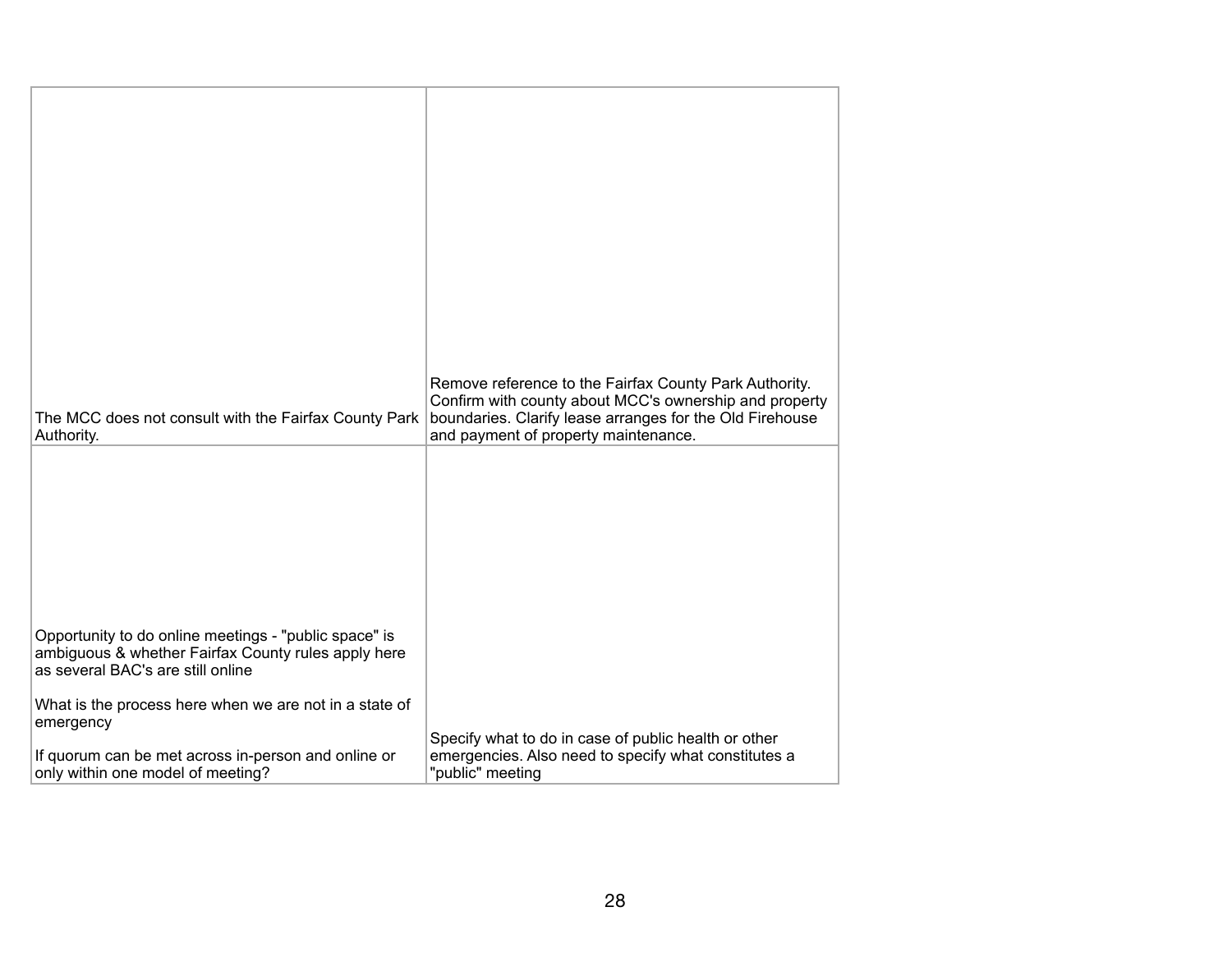| Can quorum be online vs in-person, can it be hybrid or     |            |
|------------------------------------------------------------|------------|
|                                                            |            |
| must it be met within one model? People prefer the         |            |
| effectiveness of in-person meetings but the flexibility of |            |
| online meetings. We need to know if we are allowed the     |            |
|                                                            |            |
| flexibility of alternating at our convenience and if so,   |            |
| what procedure we adopt to implement it.                   | <b>TBD</b> |